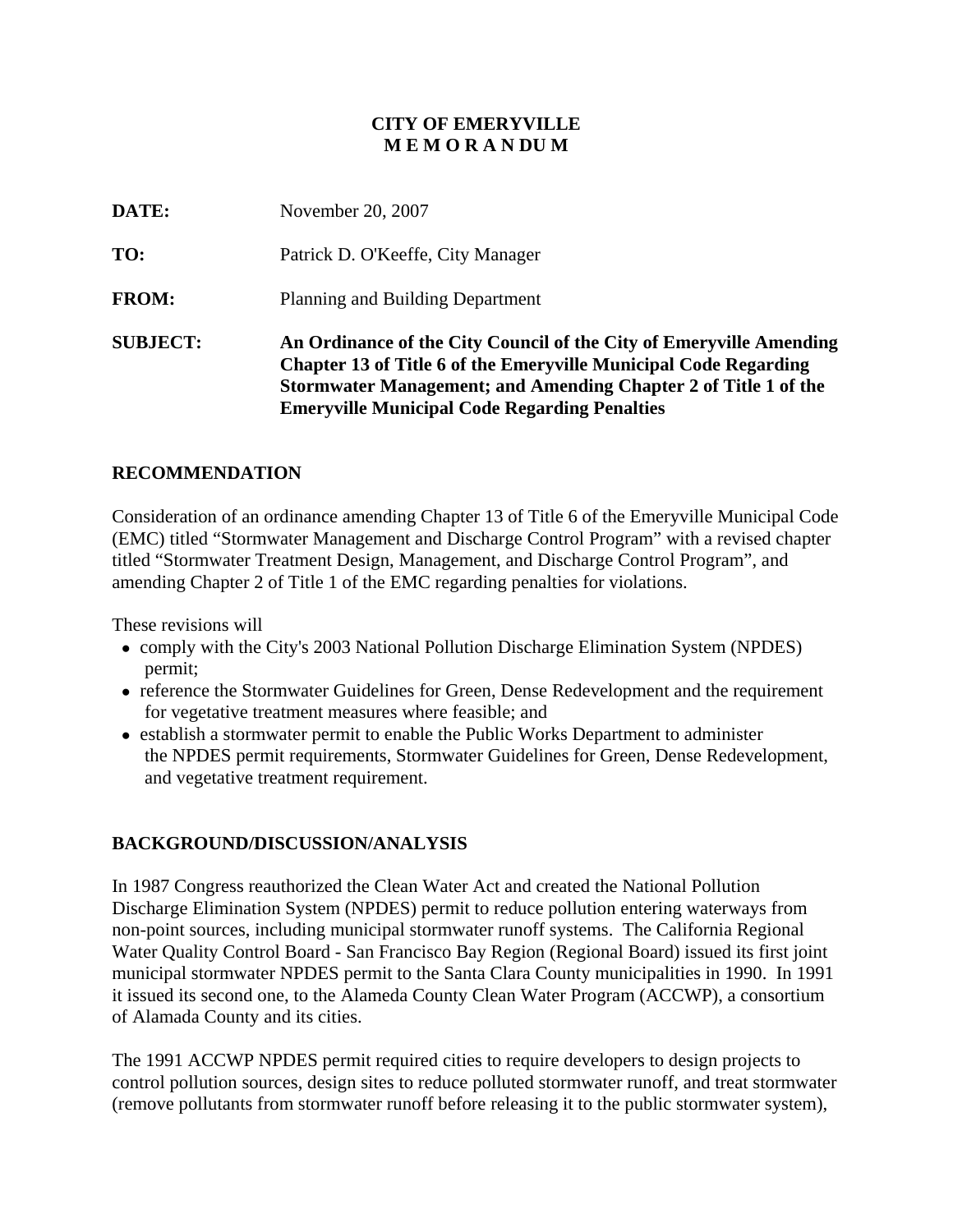Council Agenda November 20, 2007 Stormwater Management Ordinance Page 2

to the maximum extent practicable. On February 20, 1992, the Emeryville City Council adopted a stormwater ordinance (Chapter 13 of Title 6) to comply with the 1991 NPDES permit. It addressed industrial discharges, inspections and enforcement.

In 2003 the NPDES permit was renewed. It requires projects that create or replace 10,000 square feet or more of impervious surface to include stormwater treatment measures that meet numeric sizing criteria. They have to treat a volume equal to 80% of the annual runoff (or a flow equal to 10% of peak flow or twice the 85th percentile intensity or at least 0.2 inches per hour) from the entire site. The permit also requires Operation and Maintenance agreements for stormwater treatment measures.

To help developers do this on urban sites, the City applied for and received an EPA grant to hire a consultant, Community Design +Architecture, to develop Stormwater Guidelines for Green, Dense Redevelopment (Stormwater Guidelines). The most effective and easily monitored treatment measures use plants and soil. The Regional Board prefers these methods to in-ground mechanical filters; therefore, with the Regional Board's support, the Emeryville Stormwater Guidelines were written to require vegetative treatment to be used where possible.

Vegetative treatments can be categorized as bio-retention, bio-filtration, and infiltration. Bioretention means retaining rain water for a few hours in vegetation and soil. Bio-retention measures, such as flow-through planter boxes, rain gardens, and green roofs, are good options in Emeryville. Infiltration (such as pervious pavement) entails rain water soaking in to the ground. In much of Emeryville, infiltration requires subdrains to avoid sending stormwater through contaminated groundwater. Bio-filtration measures usually consist of grassy swales through which water flows. In Emeryville developers have been building hybrids that combine flow with infiltration to subdrains.

On December 6, 2005, The City Council adopted the Stormwater Design Guidelines for Green, Dense Redevelopment (Resolution 05-213) ("Guidelines"). The Guidelines require vegetative stormwater treatment measures (rather than mechanical filters) in projects subject to numeric requirements, unless an applicant's stormwater consultant concludes that vegetative measures are infeasible and the City concurs.

The City has been implementing the 2003 NPDES permit as required, but needs an updated stormwater ordinance to establish formal permitting, inspection, fees, and performance monitoring procedures in order to comply with the provisions of the 2003 NPDES Permit. Furthermore, the City's preference for vegetative stormwater treatment solutions, as described in the Stormwater Guidelines, needs to be referenced in the Emeryville Municipal Code. Currently, Public Works staff meets with applicants and reviews project plans at the planning stage, reviews building permit plans and calculations, and inspects projects during construction.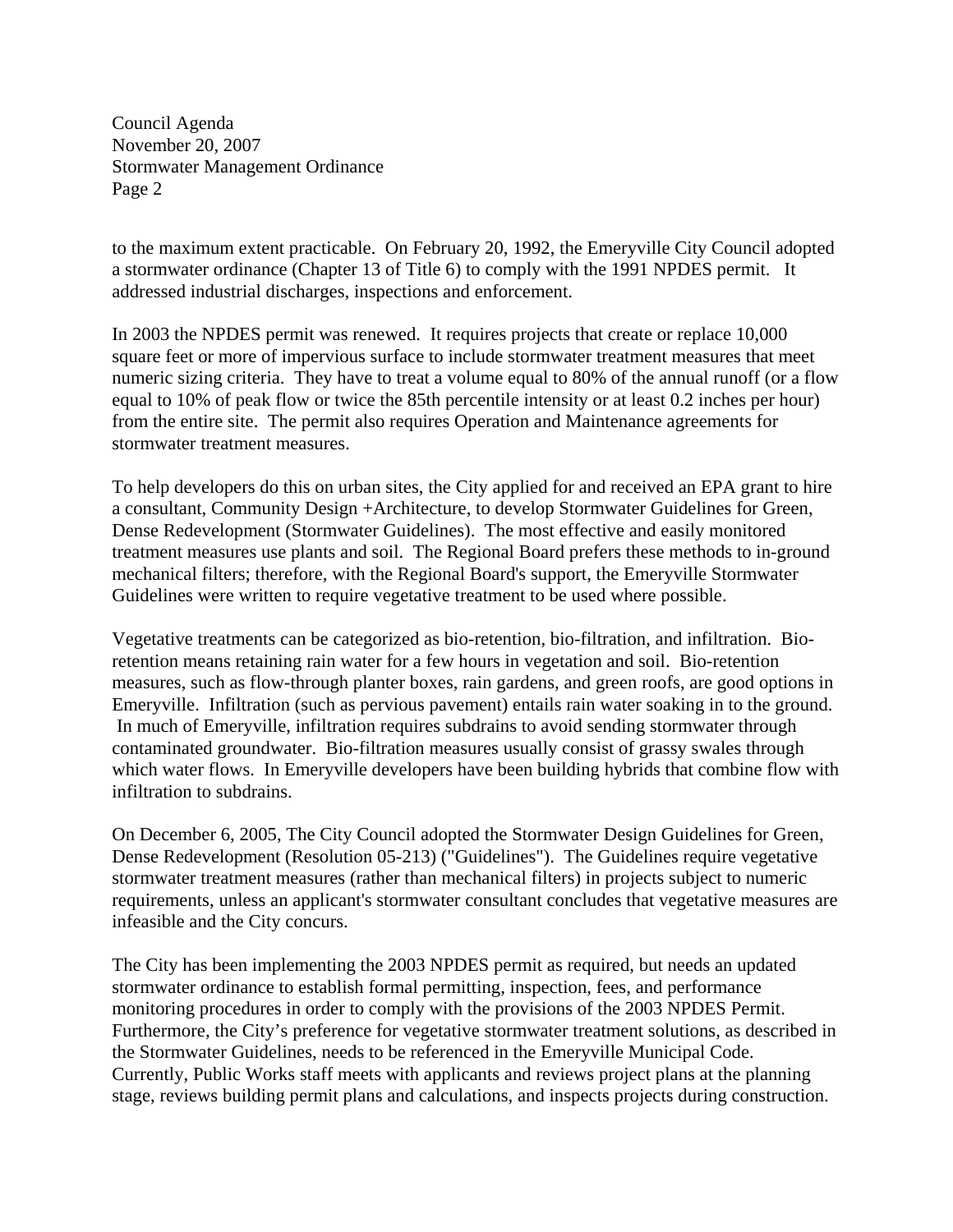Council Agenda November 20, 2007 Stormwater Management Ordinance Page 3

Charges for these costs are applied to a project's Planning Division Cost Recovery account, but most of the work is done by the Public Works Department at the Building Permit stage. In terms of monitoring performance of stormwater treatment measures, Public Works staff has also been executing Operation and Maintenance Agreements for new projects completed since the 2003 NPDES Permit was issued.

Staff from the Public Works and Planning and Building departments agree that the best mechanism for integrating this process into the entitlement process and accounting for its cost is to establish a Stormwater Treatment Permit. It is intended to work in a similar manner as the City's plan review and permit fees for fire suppression equipment, which ensures the City Fire Marshall's oversight of these items throughout the development process. The proposed stormwater ordinance also authorizes the City to require the Maintenance Agreement and a bond or deposit to ensure that maintenance continues for five years after construction is completed.

In July, The Alameda County Clean Water Program (ACCWP) suggested adding a section on site design and source control. This section has been added as section 6-13.204(c). In October, the ACCWP suggested correcting the name of the "Regional Board", referring to the NPDES stormwater permit, and codifying the requirement that applications include the amount of impervious surface to be created or replaced. These changes have been made in the second recital, Section 6-13.201(a) and Section 6-13.402. The comment e-mails are attached.

The Planning Commission reviewed the draft amendments to Chapter 13 of Title 6 of the EMC on September 27, 2007, and recommended that the City Council adopt the amendments. The amendment to Chapter 2 of Title 1 of the EMC regarding violations has been added since then, because it is not a Planning Commission issue.

After Ordinance adoption, a resolution will be proposed to amend the Emeryville Master Fee Schedule, adding Stormwater Treatment Permit application fees and formulas for calculating the required performance and maintenance bonds.

This project is exempt from environmental review under State CEQAGuidelines Section 15307, which applies to actions by regulatory agencies for protection of natural resources, and Section 15308, which applies to actions by regulatory agencies for protection of the environment.

#### **FISCAL IMPACT**

This action will not have a significant fiscal impact. It will simply change the way fees are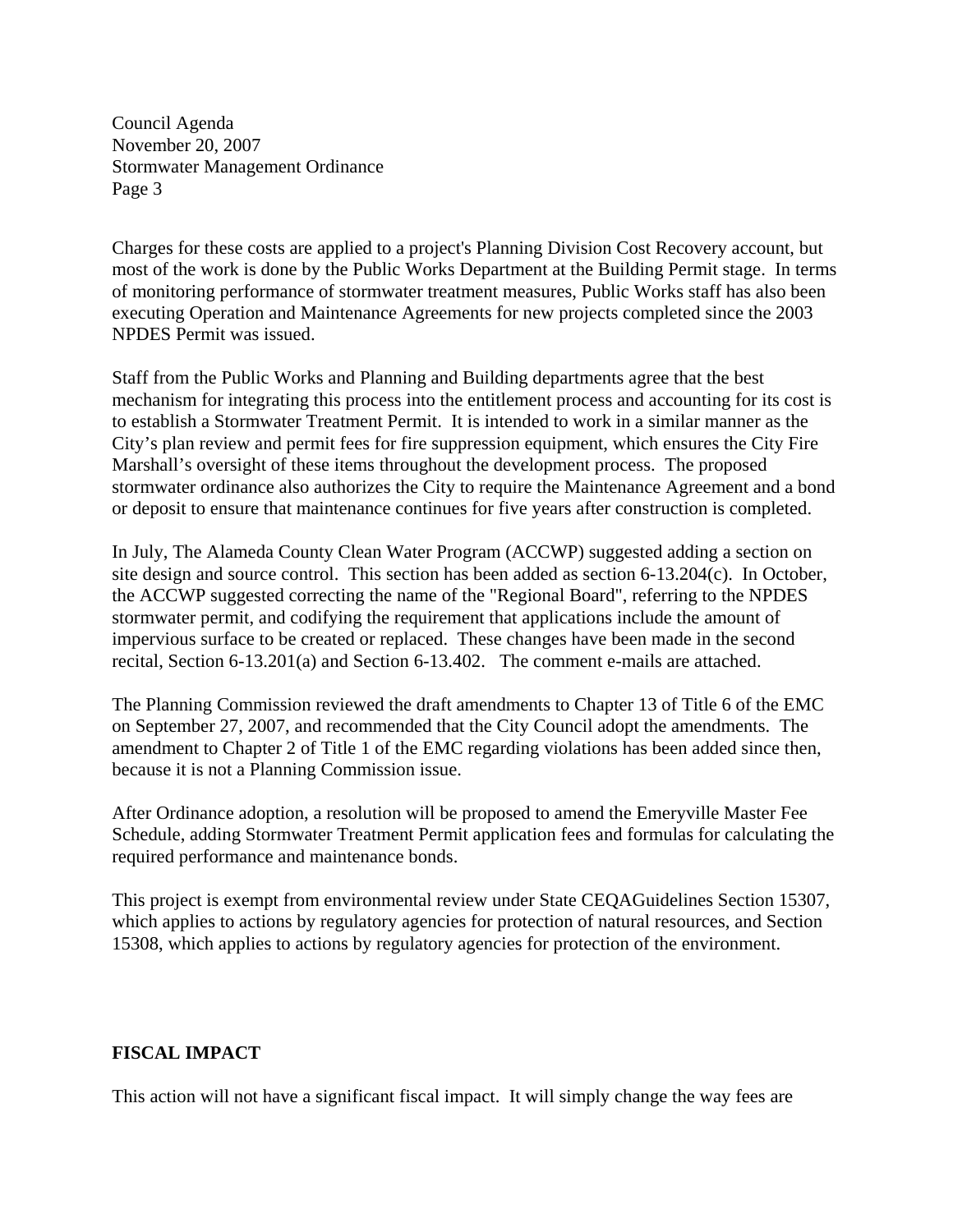Council Agenda November 20, 2007 Stormwater Management Ordinance Page 4

collected to cover the cost of staff and consultant time required to administer stormwater permits. The fees and deposits assessed are not intended as a revenue source.

#### **CONCLUSIONS**

In summary, the recommended amendments to the stormwater ordinance would:

- include the 2003 NPDES permit requirements for site design, source control and numerical sizing criteria for stormwater treatment measures;
- refer to the City's Stormwater Guidelines and codify the vegetative treatment requirement;
- set up a Stormwater Treatment Permit procedure to integrate the Public Works plan check and inspection into the planning and building permit process and link the expiration of a Stormwater Treatment Permit to a project's Building Permit;
- require stormwater treatment calculations by a California Licensed Civil Engineer;
- require Operations and Maintenance Agreements for stormwater treatment measures and authorize Public Works to require a bond or deposit; and
- establish violation of the stormwater treatment provisions as a misdemeanor.

**\_\_\_\_\_\_\_\_\_\_\_\_\_\_\_\_\_\_\_\_\_\_\_\_\_\_\_\_\_\_\_ \_\_\_\_\_\_\_\_\_\_\_\_\_\_\_\_\_\_\_\_\_\_\_\_\_\_\_\_\_\_\_\_\_\_** 

#### **SUBMITTED BY: APPROVED BY:**

Diana Keena Charles S. Bryant

Associate Planner Director of Planning and Building

#### **APPROVED AND FORWARDED TO THE CITY COUNCIL BY:**

\_\_\_\_\_\_\_\_\_\_\_\_\_\_\_\_\_\_\_\_\_\_\_\_\_\_\_\_\_\_\_\_\_\_\_\_

Patrick D. O'Keeffe City Manager

Attachments: Ordinance ACCWP emails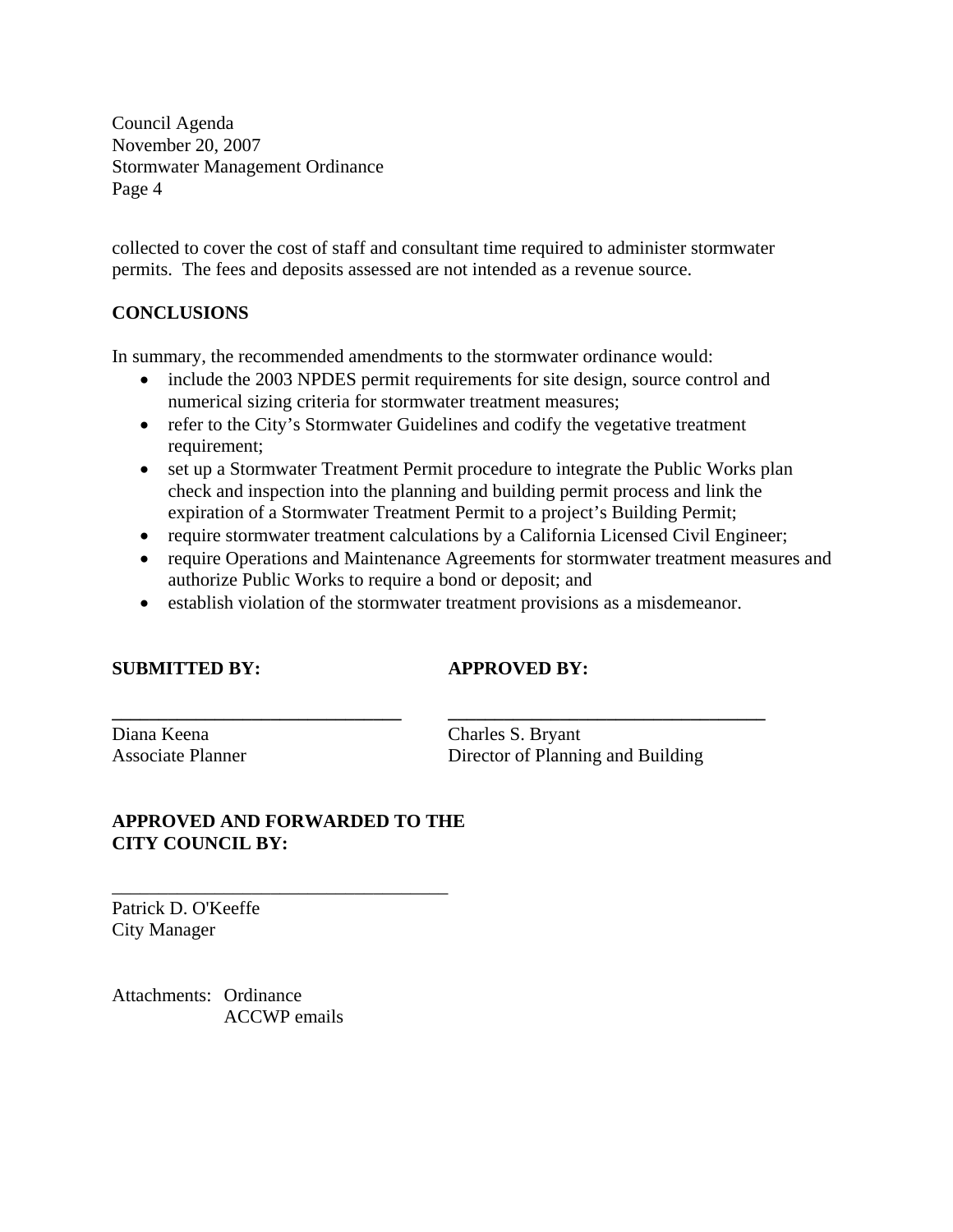#### **ORDINANCE NO. 07-**

#### **AN ORDINANCE OF THE CITY COUNCIL OF THE CITY OF EMERYVILLE AMENDING CHAPTER 13 OF TITLE 6 OF THE EMERYVILLE MUNICIPAL CODE REGARDING STORMWATER MANAGEMENT; AND AMENDING CHAPTER 2 OF TITLE 1 OF THE EMERYVILLE MUNICIPAL CODE REGARDING PENALTIES.**

**WHEREAS**, the health, safety, and welfare of the City depends, in part, on reducing untreated stormwater runoff from impermeable surfaces; and

**WHEREAS**, the City is committed to complying with the Alameda Countywide Clean Water Program's 2003 National Pollution Discharge Elimination System permit with the California Regional Water Quality Control Board, San Francisco Bay Region; and

**WHEREAS**, on December 6, 2005, the City Council adopted the Stormwater Design Guidelines for Green, Dense Redevelopment (Resolution 05-213) ("Guidelines"); and

**WHEREAS**, the current provisions in the Emeryville Municipal Code regarding stormwater management must be updated to fully implement the requirements of the 2003 NPDES Permit; and

**WHEREAS**, on September 27, 2007, the Planning Commission recommended adoption of the amendments to Chapter 13 of Title of the Emeryville Municipal Code;

#### **NOW, THEREFORE, THE CITY COUNCIL OF THE CITY OF EMERYVILLE HEREBY ORDAINS AS FOLLOWS:**

#### **SECTION ONE: PURPOSE AND INTENT**

The purpose and intent of this ordinance is to amend Chapter 13 of Title 6 of the Emeryville Municipal Code and to amend Title 2 of Title 1 of the Emeryville Municipal Code.

#### **SECTION TWO: AMENDING CHAPTER 13 OF TITLE 6 OF THE EMERYVILLE MUNICIPAL CODE**

Chapter 13 of Title 6 of the Emeryville Municipal Code is hereby amended to read as follows, with additions underlined.

#### **CHAPTER 13. STORMWATER TREATMENT DESIGN, MANAGEMENT, AND DISCHARGE CONTROL PROGRAM**

#### **Sections:**

|  | ARTICLE 1. TITLE, PURPOSE AND GENERAL PROVISIONS |
|--|--------------------------------------------------|
|--|--------------------------------------------------|

- 6-13.101 Title
- 6-13.102 Purpose and Intent
- 6-13.103 Definitions
- 6-13.104 Responsibility for Administration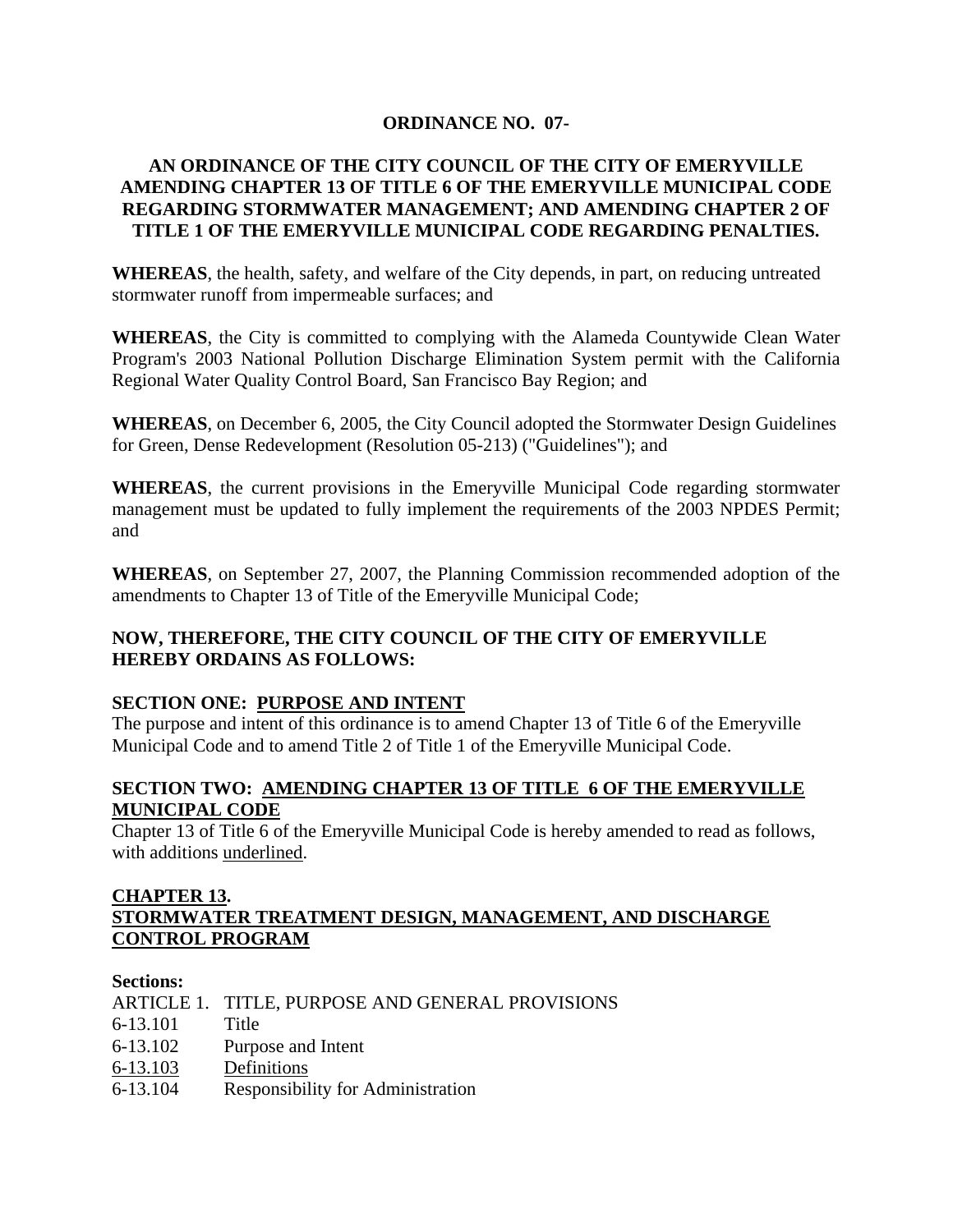- 6-13.105 Construction and Application
- 6-13.106 Taking

#### ARTICLE 2. DISCHARGE REGULATIONS AND REQUIREMENTS

- 6-13.201 Discharge of Pollutants
- 6-13.202 Discharge in Violation of Permit
- 6-13.203 Illicit Discharge and Illicit Connections
- 6-13.204 Reduction of Pollutants in Stormwater
- 6-13.205 Watercourse Protection

#### ARTICLE 3. REQUIREMENTS FOR NEW DEVELOPMENT

- 6-13.301 Site Design and Source Control Measures
- 6-13.302 Stormwater Management During Construction.
- 6-13.303 Permanent Stormwater Treatment Measures
- 6-13.304 Design of Permanent Stormwater Treatment Measures
- 6-13.305 Operation and Maintenance of Permanent Stormwater Treatment Measures

#### ARTICLE 4. STORMWATER TREATMENT PERMITS

- 6-13.401 Applicability
- 6-13.402 Application
- 6-13.403 Application and Plan Check Fees
- 6-13.404 Requirements for Stormwater Treatment Permit Approval
- 6-13.405 Expiration and Renewal<br>6-13.406 Inspections and Inspection
- 6-13.406 Inspections and Inspection Fees

#### ARTICLE 5. SECURITY BONDS AND MAINTENANCE DEPOSIT

- 6-13.501 Security Bonds
- 6-13.502 Maintenance Deposit
- ARTICLE 6. INSPECTION AND ENFORCEMENT
- 6-13.601 Authority to Inspect
- 6-13.602 Authority to Sample and Establish Sampling Devices
- 6-13.603 Notification of Spills
- 6-13.604 Requirement to Test or Monitor
- 6-13.605 Violations Constituting Misdemeanors
- 6-13.606 Penalty for Violation
- 6-13.607 Continuing Violation
- 6-13.608 Concealment
- 6-13.609 Acts Potentially Resulting in Violation of Federal Clean Water Act and/or Porter-Cologne Act
- 6-13.610 Violations Deemed a Public Nuisance
- 6-13.611 California Code of Civil Procedure Section 1094.6
- 6-13.612 Civil Actions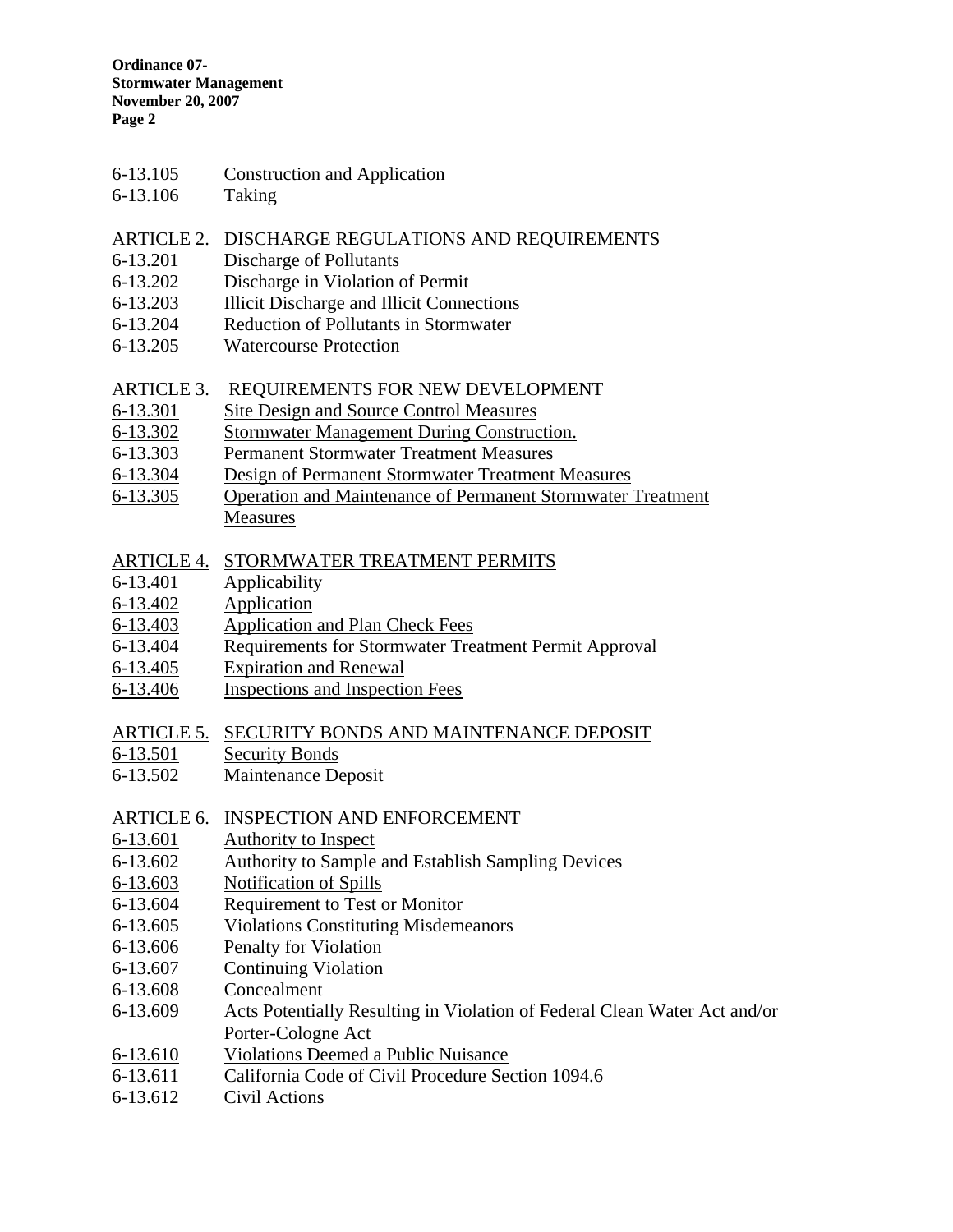| 6-13.613 | <b>Administrative Enforcement Powers</b>      |
|----------|-----------------------------------------------|
| 6-13.614 | <b>Authority to Arrest or Issue Citations</b> |
| 6-13.615 | Remedies Not Exclusive                        |
| 6-13.616 | <b>Appeal</b>                                 |

#### **ARTICLE 1. TITLE, PURPOSE AND GENERAL PROVISIONS**

#### **6-13.101. Title.**

This chapter shall be known as the "City of Emeryville Stormwater Treatment Design, Management, and Discharge Control Program", and may be so cited. (Sec. 2 (part), Ord. 92-01, eff. Feb. 20, 1992)

#### **6-13.102. Purpose and Intent.**

The purpose of this chapter is to ensure the future health, safety, and general welfare of Emeryville citizens by:

(a) Eliminating non-stormwater discharges to the municipal separate storm sewer;

(b) Controlling the discharge to municipal separate storm sewers from spills, dumping or disposal of materials other than stormwater;

(c) Reducing pollutants in stormwater discharges to the maximum extent practicable. The intent of this chapter is to protect and enhance the water quality of our watercourses, water bodies, and wetlands in a manner pursuant to and consistent with the Clean Water Act. (Sec. 2 (part), Ord. 92-01, eff. Feb. 20, 1992)

#### **6-13.103. Definitions.**

(a) Any terms defined in the Federal Clean Water Act and acts amendatory thereof or supplementary thereto, and/or defined in the regulations for the stormwater discharge permitting program issued by the Environmental Protection Agency on November 16, 1990 (as may from time to time be amended) as used in this chapter shall have the same meaning as in that statute or regulations. Specifically, the definition of the following terms included in that statute or regulations are hereby incorporated by reference, as now applicable or as may hereafter be amended: discharge; illicit discharge; pollutant; and stormwater.

These terms presently are defined as follows:

(i) "Discharge" means any addition of any pollutant to navigable waters from any point source, or any addition of any pollutant to the waters of the contiguous zone or the ocean from any point source other than a vessel or other floating craft.

(ii) "Illicit discharge" means any discharge to the City storm sewer system that is not composed entirely of stormwater, except discharges pursuant to a NPDES permit and discharges resulting from fire-fighting activities.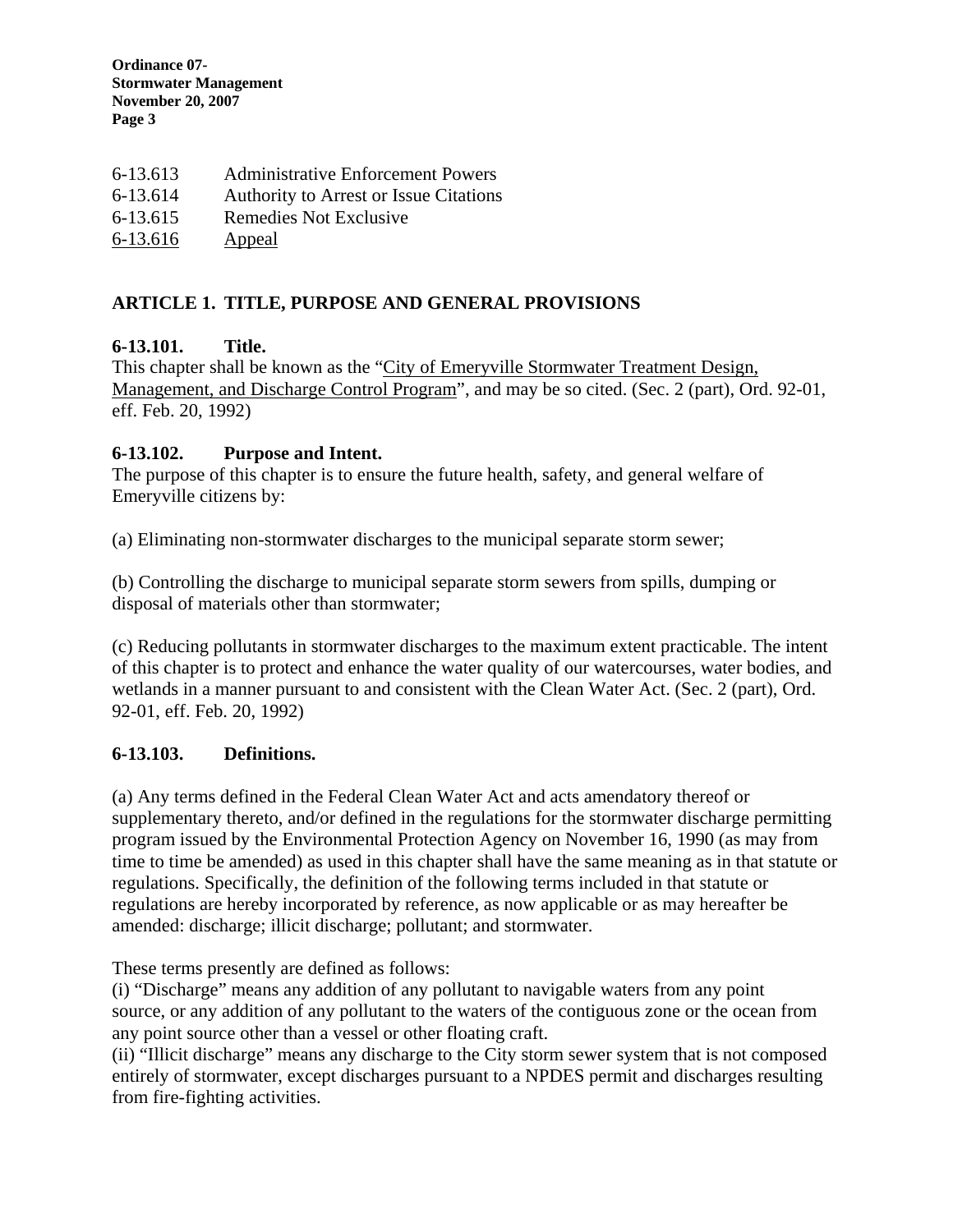(iii) "Pollutant" means dredged soil, solid waste, incinerator residue, sewage, garbage, sewage sludge, munitions, chemical wastes, biological materials, radioactive material, gasoline, petroleum (including without limitation crude oil or any fraction thereof), rock, sand, earth material and industrial, municipal, and agricultural waste discharge into water. (iv) "Stormwater" means stormwater runoff, snowmelt runoff, and surface runoff and drainage.

(b) When used in this chapter, the following words shall have the meanings ascribed to them in this section:

(i) "Authorized Enforcement Official" means the Public Works Director or his/her designee, so designated in writing.

(ii) "Best management practices (BMPs)" means schedules of activities, prohibitions of practices, general good-housekeeping practices, pollution prevention practices, maintenance procedures, and other management practices to prevent or reduce the discharge of pollutants directly or indirectly to "waters of the United States." BMPs also include treatment requirements, permanent site design and treatment measures, operating procedures, and practices to control plant-site runoff, spillage or leaks, sludge or waste disposal, or drainage from raw material storage.

(iii) "City" means the City of Emeryville.

(iv) "City storm sewer system" means and includes but is not limited to those facilities within the City by which stormwater may be conveyed to waters of the United States, including any roads with drainage systems, municipal streets, catch basins, curbs, gutters, ditches, manmade channels or storm drains, which are not part of a Publicly Owned Treatment Works (POTW) as defined at 40 CFR Section 122.2.

(v) "Development" and "Redevelopment" means the creation or replacement of impervious surfaces, including, but not limited to buildings, rooftops, decks, patios, covered and uncovered walkways, parking and circulation areas.

(vi) "Impervious surface" means any material that prevents the infiltration of stormwater into the ground, including, but not limited to impermeable concrete, asphalt, brick, and pavers.

(vii) "Mechanical treatment measure" means a treatment facility that filters stormwater via an artificial medium, swirl separating, or settling; examples include, but are not limited to storm drain inlet filters, vault-based media filters, swirl separators, and oil-water separators. To satisfy the requirements of this chapter, mechanical treatment measures must remove fine sediments, dissolved metals, trash, and oil.

(viii) "Non-stormwater discharge" means any discharge that is not substantially composed of stormwater.

(ix) "Permanent stormwater treatment facility" means a system designed to remove or reduce stormwater pollutants and/or control the rate of flow or volume of stormwater runoff into the City storm drain system or the waters of the United States.

(x) "Premises" means any building, lot, parcel, real estate, or land, or portion of land, whether improved, or unimproved, including adjacent sidewalks and parking strips. (Sec. 2 (part), Ord. 92-01, eff. Feb. 20, 1992)

(xi) "Stormwater Treatment Permit" means a permit, issued in accordance with the provisions of Article 3 of this chapter, regulating the design, construction, and operation of permanent stormwater treatment facilities.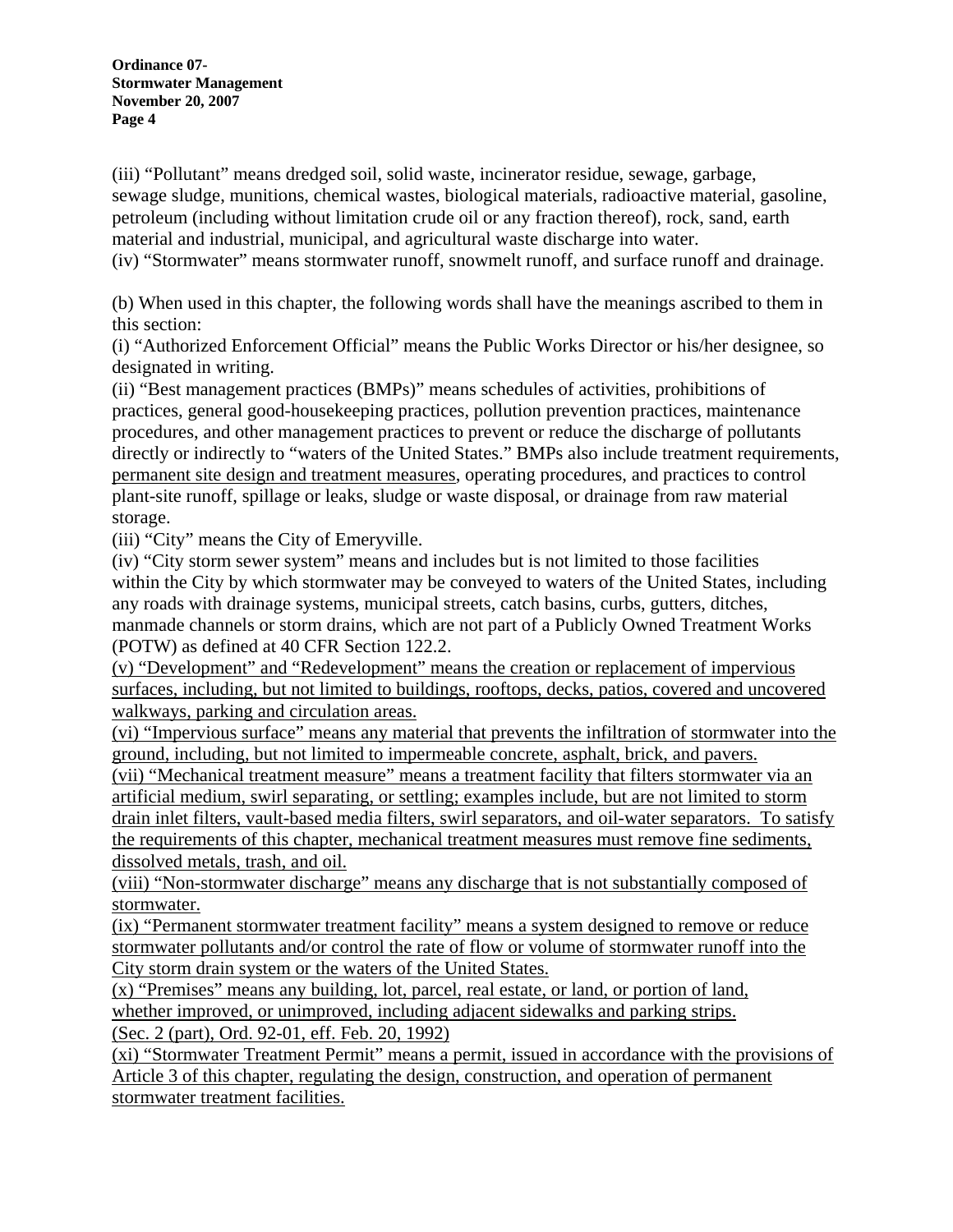(xii) "Vegetative treatment measure" means a treatment facility that filters stormwater through plants and soil; examples include, but are not limited to flow-through planter boxes, rain gardens, bio-filtration swales, podium and roof plantings, and lowered landscape strips.

## **6-13.104. Responsibility for Administration.**

This chapter shall be administered for the City by the Director of Public Works. Where storm drain facilities and/or watercourses have been accepted for maintenance by the Alameda County Flood Control and Water Conservation District (ACFCWCD) or other public agency legally responsible for certain watercourses, then the responsibility for enforcing the provisions of this chapter may be assigned to such agency (through contract or agreement executed by the City and such agency) with respect to those watercourses for which they have accepted maintenance. (Sec. 2 (part), Ord. 92-01, eff. Feb. 20, 1992)

## **6-13.105. Construction and Application.**

This chapter shall be construed to assure consistency with the requirements of the Federal Clean Water Act and acts amendatory thereof or 6-13.106 supplementary thereto, applicable implementing regulations, and NPDES Permit No. CA 0029831 and any amendment, revision or reissuance thereof. (Sec. 2 (part), Ord. 92-01, eff. Feb. 20, 1992)

## **6-13.106. Taking.**

The provisions of this chapter shall not operate to deprive any landowner of substantially all of the market value of his/her property or otherwise constitute an unconstitutional taking without compensation. If application of this chapter to a specific project would create a taking, then the City Council may allow additional land uses, but only to the extent necessary to avoid a taking. Such uses shall be consistent with and carry

out the purposes of this chapter as stated in Section 6-13.102 above. (Sec. 2 (part), Ord. 92-01, eff. Feb. 20, 1992)

# **ARTICLE 2. DISCHARGE REGULATIONS AND REQUIREMENTS**

# **6-13.201. Discharge of Pollutants.**

The discharge of non-stormwater discharges to the City storm sewer system is prohibited. All discharges of material other than stormwater must be in compliance with a NPDES permit issued for the discharge (other than NPDES Permit No. CA 0029831).

(a) Exceptions to Discharge Prohibition.

The following discharges are exempt from the prohibition set forth in Section 16-13.201 above:

(i) The prohibition to discharges shall not apply to any discharge regulated under a National Pollutant Discharge Elimination System (NPDES) permit issued to the discharger and administered by the State of California under authority of the United States Environmental Protection Agency, provided that the discharger is in full compliance with all requirements of the permit and other applicable laws or regulations.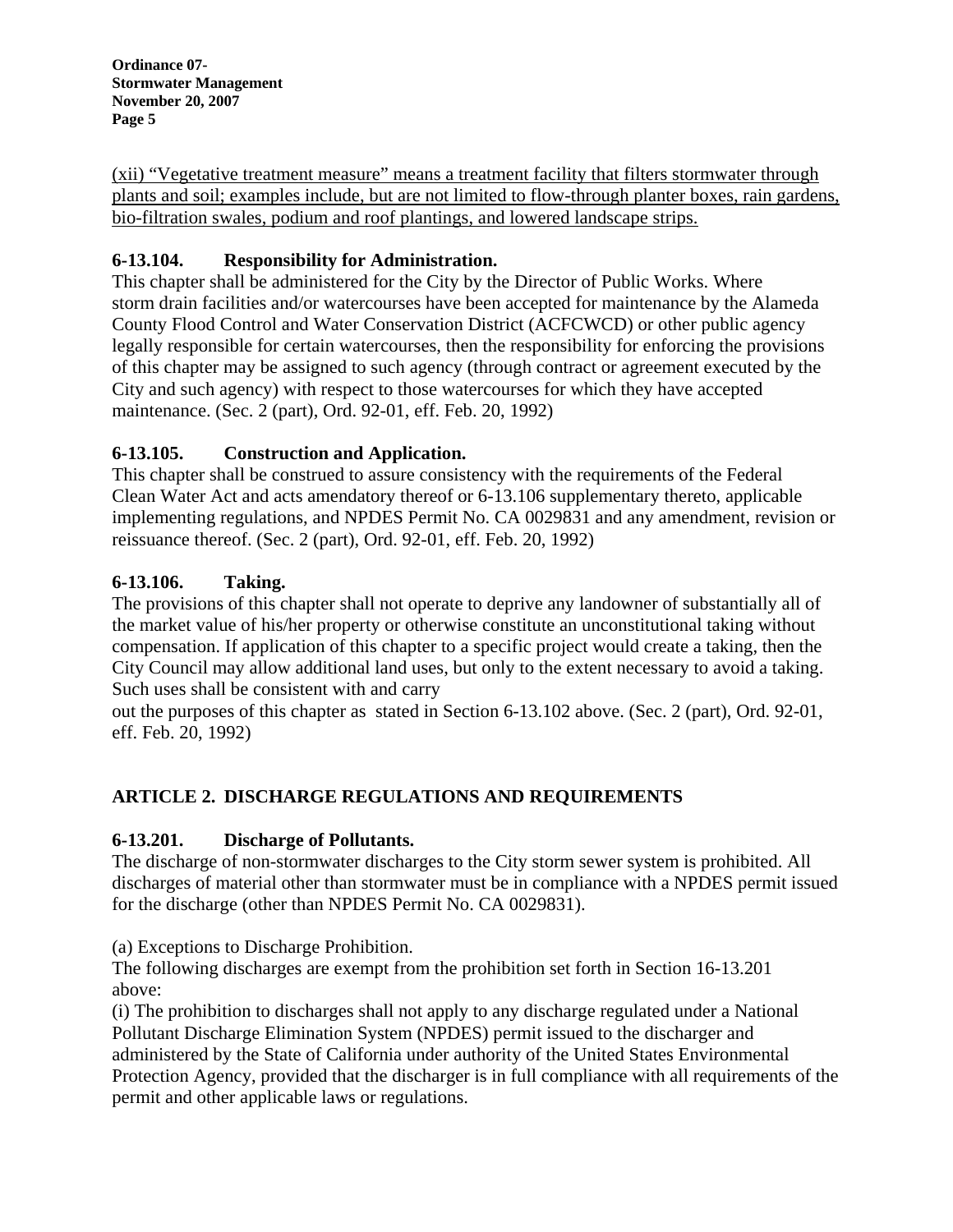(ii) Discharges from the following activities will not be considered a source of pollutants to waters of the United States when properly managed in accordance with the requirements of the NPDES stormwater permit for the Alameda County Clean Water Program agencies: water line flushing and other discharges from potable water sources, diverted stream flows, rising groundwater, infiltration to separate storm drains, uncontaminated pumped groundwater, foundation and footing drains, water from crawl space pumps, air conditioning condensation, springs, individual residential car washing, flows from riparian habitats and wetlands, dechlorinated swimming pool discharges, or flows from fire-fighting, and accordingly are not subject to the prohibition on discharges. (Sec. 2 (part), Ord. 92-01, eff. Feb. 20, 1992)

## **6-13.202. Discharge in Violation of Permit.**

Any discharge that would result in or contribute to a violation of NPDES Permit No. CA 0029831, a copy of which is on file with the City Clerk, or any amendment, revision or reissuance thereof, either separately considered or when combined with other discharges, is prohibited. Liability for any such discharge shall be the responsibility of the person(s) causing or responsible for the discharge, and such person(s) shall defend, indemnify and hold harmless the City in any administrative or judicial enforcement action relating to such discharge. (Sec. 2 (part), Ord. 92-01, eff. Feb. 20, 1992)

# **6-13.203. Illicit Discharge and Illicit Connections.**

It is prohibited to establish, use, maintain, or continue illicit drainage connections to the City storm sewer system, and to commence or continue any illicit discharges to the City storm sewer system. This prohibition is expressly retroactive and applies to connections made in the past, regardless of whether made under a permit or other authorization or whether permissible under the law or practices applicable or prevailing at the time of the connection. (Sec. 2 (part), Ord. 92- 01, eff. Feb. 20, 1992)

## **6-13.204. Reduction of Pollutants in Stormwater.**

Any person engaged in activities which will or may result in pollutants entering the City storm sewer system shall undertake all practicable measures to reduce such pollutants. Examples of such activities include ownership and use of facilities which may be a source of pollutants such as parking lots, gasoline stations, industrial facilities, commercial facilities, stores fronting city streets, etc. The following minimal requirements shall apply:

## (a) Littering.

(i) No person shall throw, deposit, leave, maintain, keep, or permit to be thrown, deposited, placed, left or maintained, any refuse, rubbish, garbage, or other discarded or abandoned objects, articles, and accumulations, in or upon any street, alley, sidewalk, storm drain, inlet, catch basin, conduit or other drainage structures, business place, or upon any public or private lot of land in the City, so that the same might be or become a pollutant, except in containers or in lawfully established dumping grounds.

(ii) The occupant or tenant, or in the absence of the occupant or tenant, the owner, lessor, or proprietor of any real property in the City of Emeryville in front of which there is a paved sidewalk, shall maintain said sidewalk free of dirt or litter to the maximum extent practicable.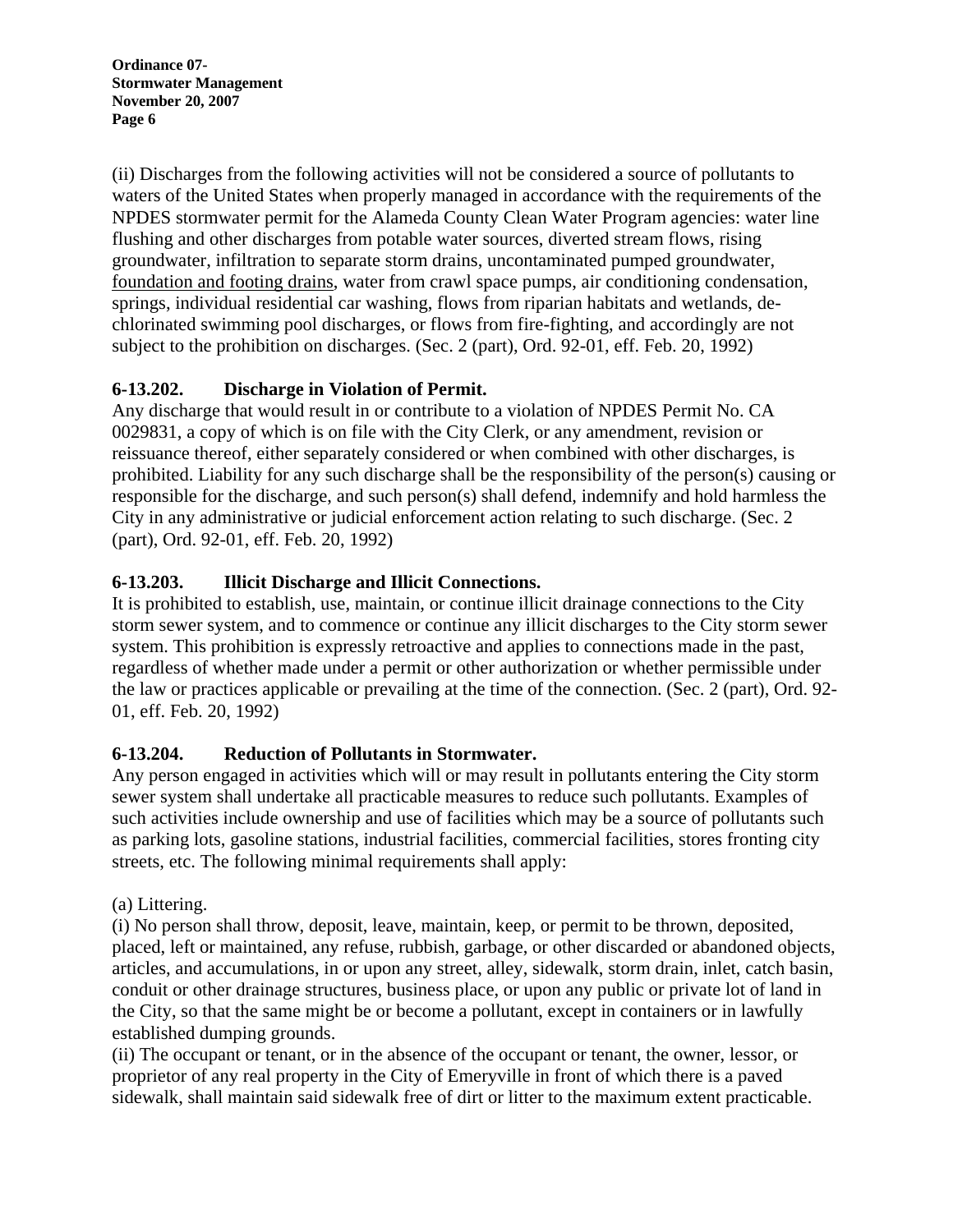Sweepings from said sidewalk shall not be swept or otherwise made or allowed to go into the gutter or roadway, but shall be disposed of in receptacles maintained on said real property as required for the disposal of garbage.

(iii) No person shall throw or deposit litter in any fountain, pond, lake, stream or any other body of water in a park or elsewhere within the City.

(b) Standard for Parking Lots and Similar Structures.

Persons owning or operating a parking lot, gas station pavement or similar structure shall clean those structures as frequently and thoroughly as practicable in a manner that does not result in discharge of pollutants to the City storm sewer system.

(c) Notification of Intent and Compliance with General Permits.

Each industrial discharger, discharger associated with construction activity, or other discharger, described in any general stormwater permit addressing such discharges, as may be adopted by the United States Environmental Protection Agency, the State Water resources Control Board, or the California Regional Water Quality Control Board, San Francisco Bay Region, shall provide notice of intent, comply with, and undertake all other activities required by any general stormwater permit applicable to such discharges. Each discharger identified in an individual NPDES permit relating to stormwater discharges shall comply with and undertake all activities required by such permit.

(d) Compliance with Best Management Practices.

Where best management practices, guidelines or requirements have been adopted by any Federal, State of California, regional, and/or City agency, for any activity, operation, or facility which may cause or contribute to stormwater pollution or contamination, illicit discharges, and/or discharge of non-stormwater to the stormwater system, every person undertaking such activity or operation, or owning or operating such facility shall comply with such guidelines or requirements as may be identified by the Director of Public Works.

#### **6-13.205. Watercourse Protection.**

Every person owning property through which a watercourse passes, or such person's lessee or tenant, shall keep and maintain that part of the watercourse within the property reasonably free of trash, debris, excessive vegetation, and other obstacles which would pollute, contaminate, or significantly retard the flow of water through the watercourse; shall maintain existing privately owned structures within or adjacent to a watercourse so that such structures will not become a hazard to the use, function, or physical integrity of the watercourse; and shall not remove healthy bank vegetation beyond that actually necessary for said maintenance, nor remove said vegetation in such a manner as to increase the vulnerability of the watercourse to erosion. No person shall commit or cause to be committed any of the following acts, unless a written permit has first been obtained from the Director of Public Works:

(a) Discharge into or connect any pipe or channel to a watercourse;

(b) Modify the natural flow of water in a watercourse;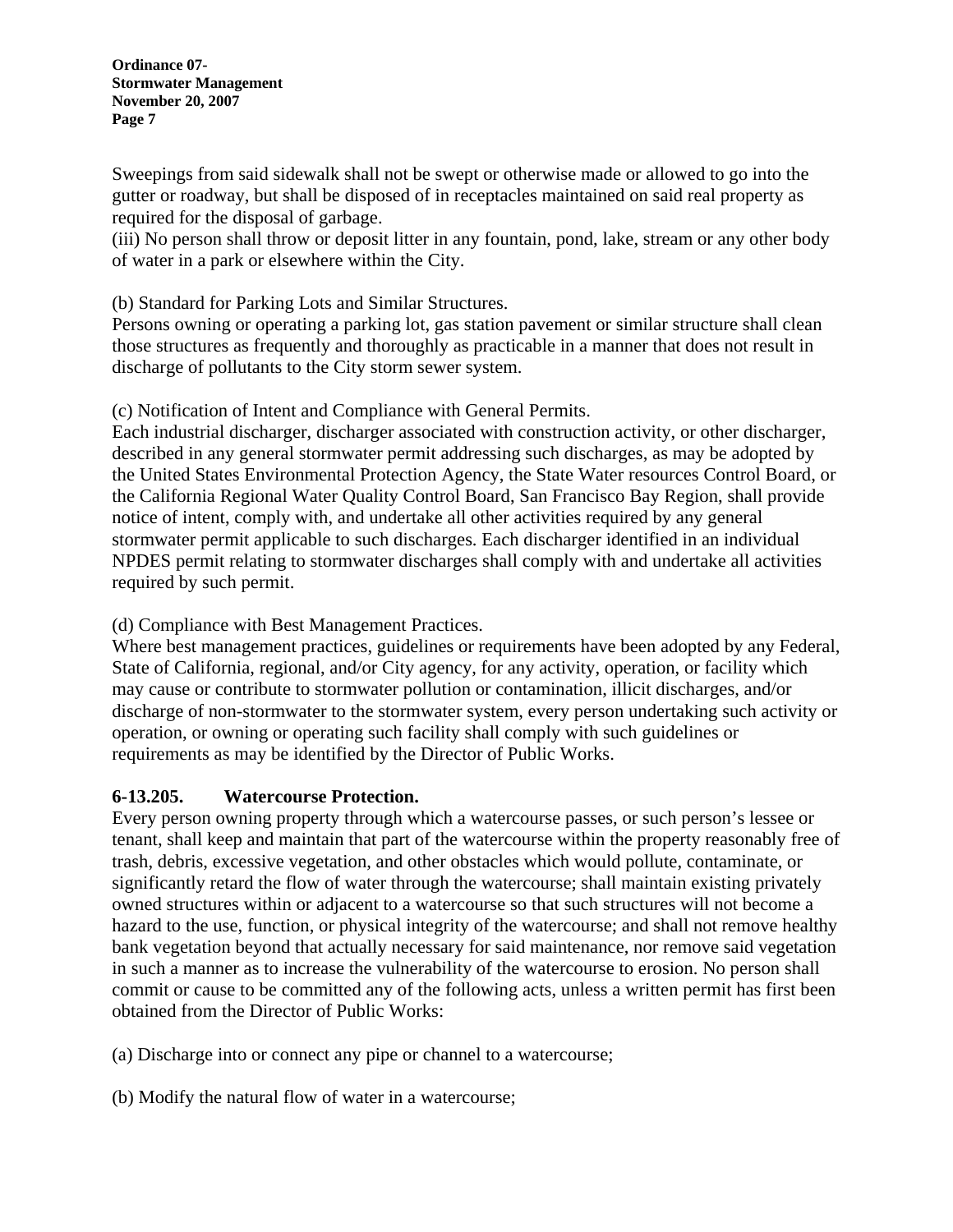(c) Carry out development within thirty feet (30) of the centerline of any creek or twenty feet (20) of the top of a bank;

(d) Deposit in, plant in, or remove any material from a watercourse, including its banks, except as required for necessary maintenance;

(e) Construct, alter, enlarge, connect to, change, or remove any structure in a watercourse; or

(f) Place any loose or unconsolidated material along the side of or within a watercourse or so close to the side as to cause a diversion of the flow, or to cause a probability of such material being carried away by stormwaters passing through such watercourse. (Sec. 2 (part), Ord. 92-01, eff. Feb. 20, 1992)

# **ARTICLE 3. REQUIREMENTS FOR NEW DEVELOPMENT**

## **6-13.301. Site Design and Source Control Measures.**

All works of grading, paving, construction reconstruction, or rehabilitation that create or replace impervious surface shall incorporate:

(a) site planning that maximizes pervious surfaces and minimizes impervious surfaces, and

(b) source control measures that prevent pollutant sources from contacting rainfall and stormwater, as specified by the City Engineer.

Facilities and activities that require source control measures include but are not limited to the following: recycling and trash areas; loading areas; food service equipment cleaning areas; vehicle service and cleaning areas; outdoor processing and equipment and materials storage areas; fuel storage and dispensing areas; parking garages; spas, fountains and pools; and fire sprinkler testing.

## **6-13.302. Stormwater Management During Construction.**

Any person engaged in construction or grading work in the City shall install, maintain, and replace controls and best management practices in order to prevent non-stormwater discharges such as pollution, erosion and sediment runoff onto roadways or into the City storm drain system. The City Engineer shall require and approve a Construction Stormwater Pollution Prevention Plan for any works of construction and/or grading for which such a plan is deemed necessary by the City Engineer. The City Engineer and his or her designee shall have the authority to stop construction and/or grading work on a site where adequate controls and/or best management practices are not in place.

## **6-13.303. Permanent Stormwater Treatment Measures.**

All works of grading, paving, construction, reconstruction, or rehabilitation that create or replace impervious surface shall be designed to incorporate permanent vegetative stormwater treatment measures that, to the maximum extent practicable, comply with the City's Stormwater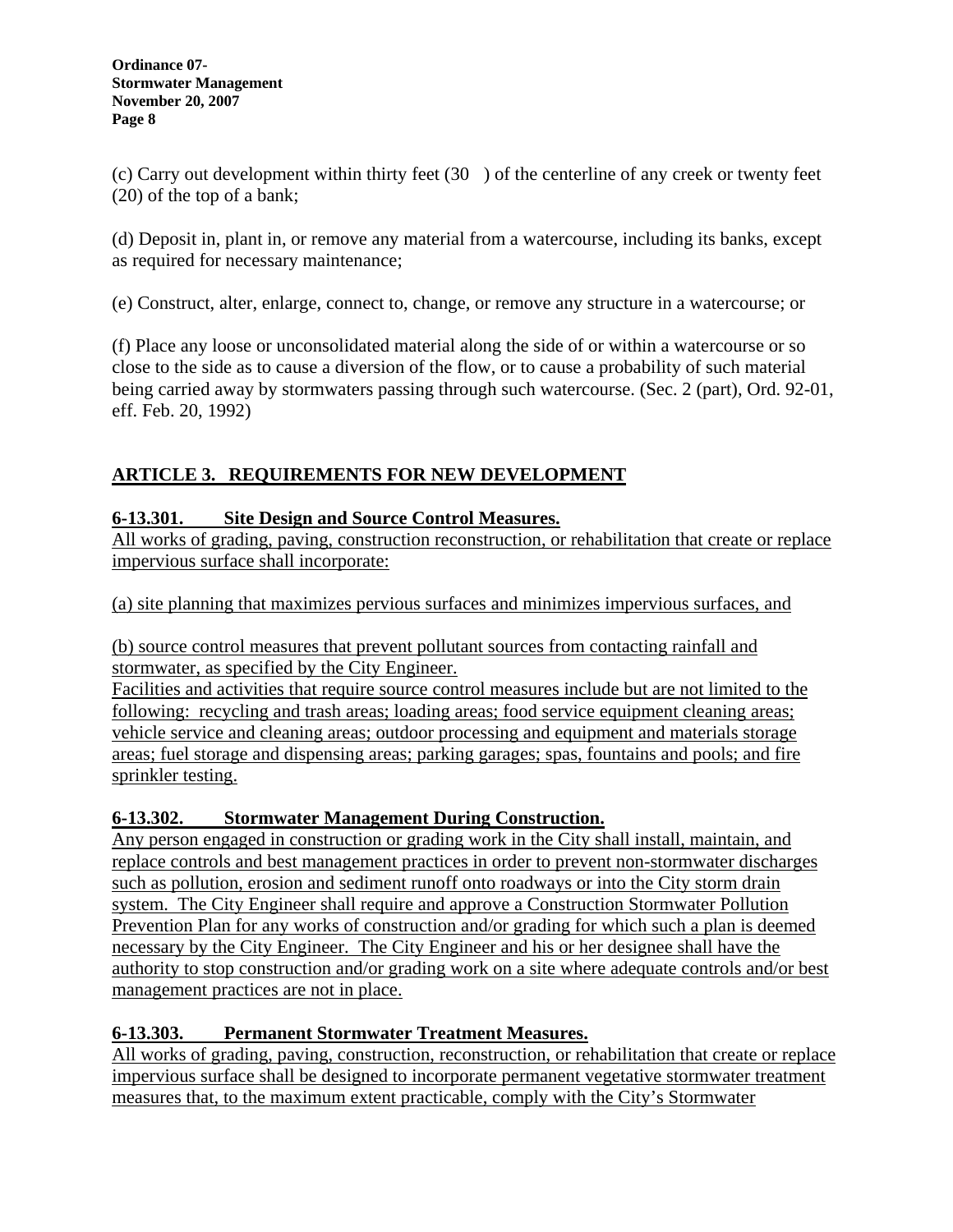Guidelines for Green, Dense Redevelopment. Vegetative treatment measures include, but are not limited to, flow-through planter boxes, rain gardens, bio-filtration swales, podium and roof plantings, and lowered landscape strips.

# **6-13.304. Design of Permanent Stormwater Treatment Measures.**

(a) To the maximum extent practicable, permanent stormwater treatment measures shall be designed and constructed to use vegetative, rather than mechanical measures. Preferred vegetative treatment measures include but are not limited to those defined in the City's Stormwater Guidelines for Green, Dense Redevelopment.

(b) Only if vegetative treatment measures are determined infeasible due to site characteristics, building uses, or other legitimate reasons, may the City Engineer allow the use of a combination of vegetative and mechanical treatment measures (preferred) or mechanical treatment measures.

## **6-13.305. Operation and Maintenance of Permanent Stormwater Treatment Measures.**

(a) Any person engaged in work of development or redevelopment that requires a Stormwater Treatment Permit shall enter into the City of Emeryville's standard "Stormwater Treatment Measures Operations and Maintenance Agreement" assuring the continued operation and maintenance of such treatment measures and allowing access and inspection by the City, the local vector control agency and the Regional Water Quality Control Board. The Agreement shall be recorded in the office of the County Recorder and be binding upon all owners of the property.

(b) A Stormwater Treatment Measures Operations and Maintenance Agreement shall be accompanied by a stormwater treatment measures maintenance plan.

(1) A stormwater treatment measures maintenance plan shall include, but is not limited to (i) A description of the general characteristics of the site, which may include soil types, groundwater levels, vegetation and natural runoff, impervious surfaces, propensity for erosion and sedimentation, etc.;

(ii) The location and nature of the City's storm drain system and creeks and/or waters of the United States to which the site drains;

(iii) Location and description of all permanent stormwater treatment measures;

(iv) A plan for routine inspection and maintenance of stormwater treatment measures, including items such as trimming, care and replacement of vegetation, replacement of mulch and compost; sweeping of pavement; and cleaning of screens and filters.

(2) The City Engineer shall have the authority to review and amend maintenance plans for stormwater treatment measures.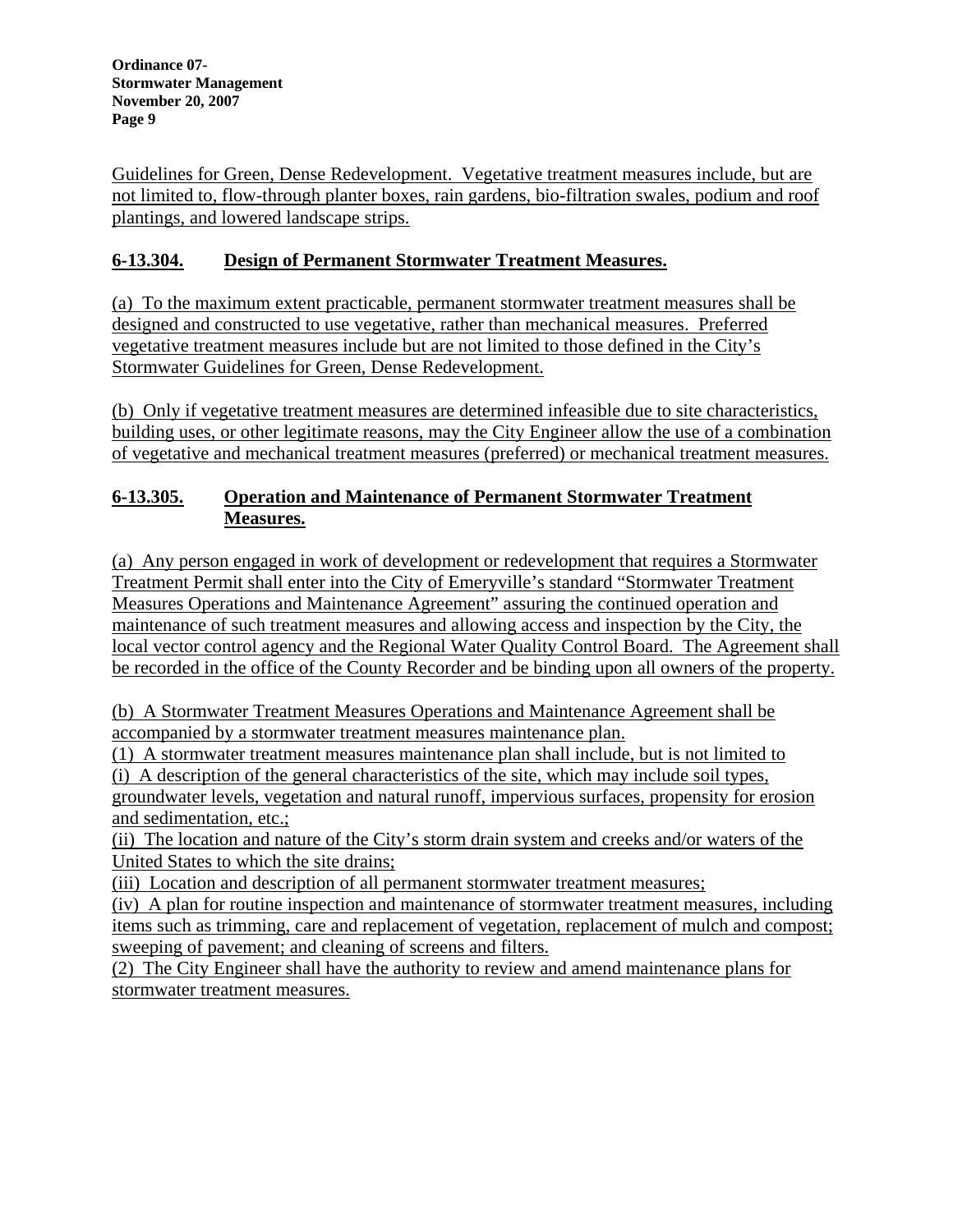# **ARTICLE 4. STORMWATER TREATMENT PERMITS**

# **6-13.401. Applicability.**

The following works of development or redevelopment shall require a Stormwater Treatment Permit issued by the City Engineer or his or her designee:

(a) Works that create or replace impervious surfaces greater than or equal to the surface area subject to the hydraulic numerical treatment requirements of the City's NPDES permit (10,000 square feet or requirement in current NPDES permit, whichever is less) .

(b) Works that construct, modify, remove, or replace a permanent stormwater treatment facility.

# **6-13.402. Application.**

The City Engineer shall determine the application requirements for a Stormwater Treatment Permit. Stormwater Treatment Permit application requirements shall include, but are not limited to, plans and specifications, amount of impervious surface created or replaced, stormwater treatment calculations by a licensed civil engineer, and a description of the total scope of work. The City Engineer shall have the authority to require additional information and/or supplementary submittals.

# **6-13.403. Application and Plan Check Fees.**

A Stormwater Treatment Permit application shall include application and plan check fees as listed in the Master Fee Schedule.

# **6-13.404. Requirements for Stormwater Treatment Permit Approval.**

(a) The City Engineer shall not issue a Stormwater Treatment Permit until he or she is satisfied that:

1) the project design complies with the City's Stormwater Guidelines for Green, Dense Redevelopment,

and

2) all stormwater treatment requirements are met with vegetative measures, to the maximum extent practicable.

(b) Approval of any Stormwater Treatment Permit shall be contingent upon the applicant submitting a proposed Stormwater Treatment Measures Operations and Maintenance Agreement ("Agreement") as described in Section 6-13.304(a), modified for the project and approved by the City Engineer or his or her designee. A finalized, fully executed Agreement, approved by the City Engineer or his or designee, shall be required before a Certificate of Occupancy is issued for the project.

# **6-13.405. Expiration and Renewal.**

Stormwater Treatment Permits shall expire at the same time as the Building Permit for the associated project. Extension and renewal procedures shall be the same for a Building Permit, as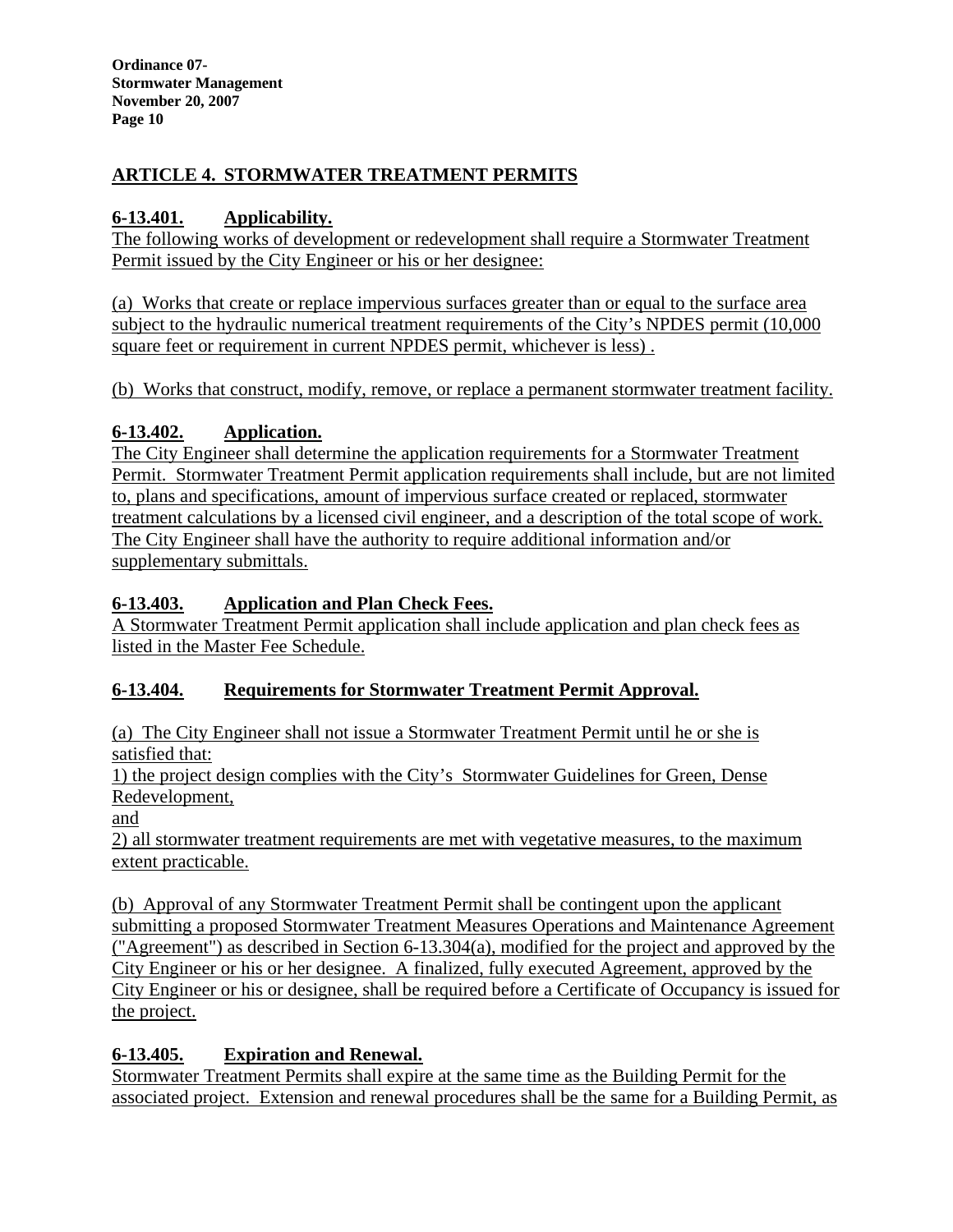defined in the Building Code. In the event that a Stormwater Treatment Permit has expired, the City Engineer may require a new Stormwater Treatment Permit Application be submitted, including an application fee, inspection fee, and deposits, as defined by the Master Fee Schedule.

## **6-13.406. Inspections and Inspection Fees.**

The Applicant shall arrange for the City Engineer or his or her designee to inspect stormwater treatment measures at the excavation and grading, plumbing, planting and completion stages of construction. The permittee shall pay inspection fees as listed in the Master Fee Schedule.

# **ARTICLE 5. SECURITY BONDS AND MAINTENANCE DEPOSIT**

# **6-13.501. Security Bonds.**

In order to ensure the faithful performance of work authorized by a Stormwater Treatment Permit, the City Engineer shall have the authority to require the deposit of a security bond prior to issuance of the Stormwater Treatment Permit.

(a) The minimum bond amount shall equal 150% of the estimated cost of the work authorized by the Stormwater Treatment Permit.

(b) The security bond will be released upon satisfactory completion of the work authorized by the Stormwater Treatment Permit, or, at the discretion of the City Engineer, the satisfactory operation of the stormwater treatment facility over the course of one full rainy season (October 1 through April 15).

(c) In the event that the work authorized by the Stormwater Treatment Permit is not completed, or the completed facility fails to perform satisfactorily, the City Engineer shall order the work completed or the premises restored, at the expense of the permittee or his or her surety.

# **6-13.502. Maintenance Deposit.**

(a) In order to ensure the faithful maintenance of permanent stormwater treatment facilities authorized by a Stormwater Treatment Permit, the City Engineer shall have the authority to require a Maintenance Deposit, in cash, as a condition of approval.

(b) To ensure ongoing maintenance, a maintenance security may be held for up to 10 years from the date of deposit.

# **ARTICLE 6. INSPECTION AND ENFORCEMENT**

## **6-13.601. Authority to Inspect.**

Whenever it is necessary to make an inspection to enforce any of the provisions of this chapter, or if an authorized enforcement official has reasonable cause to believe that a violation of the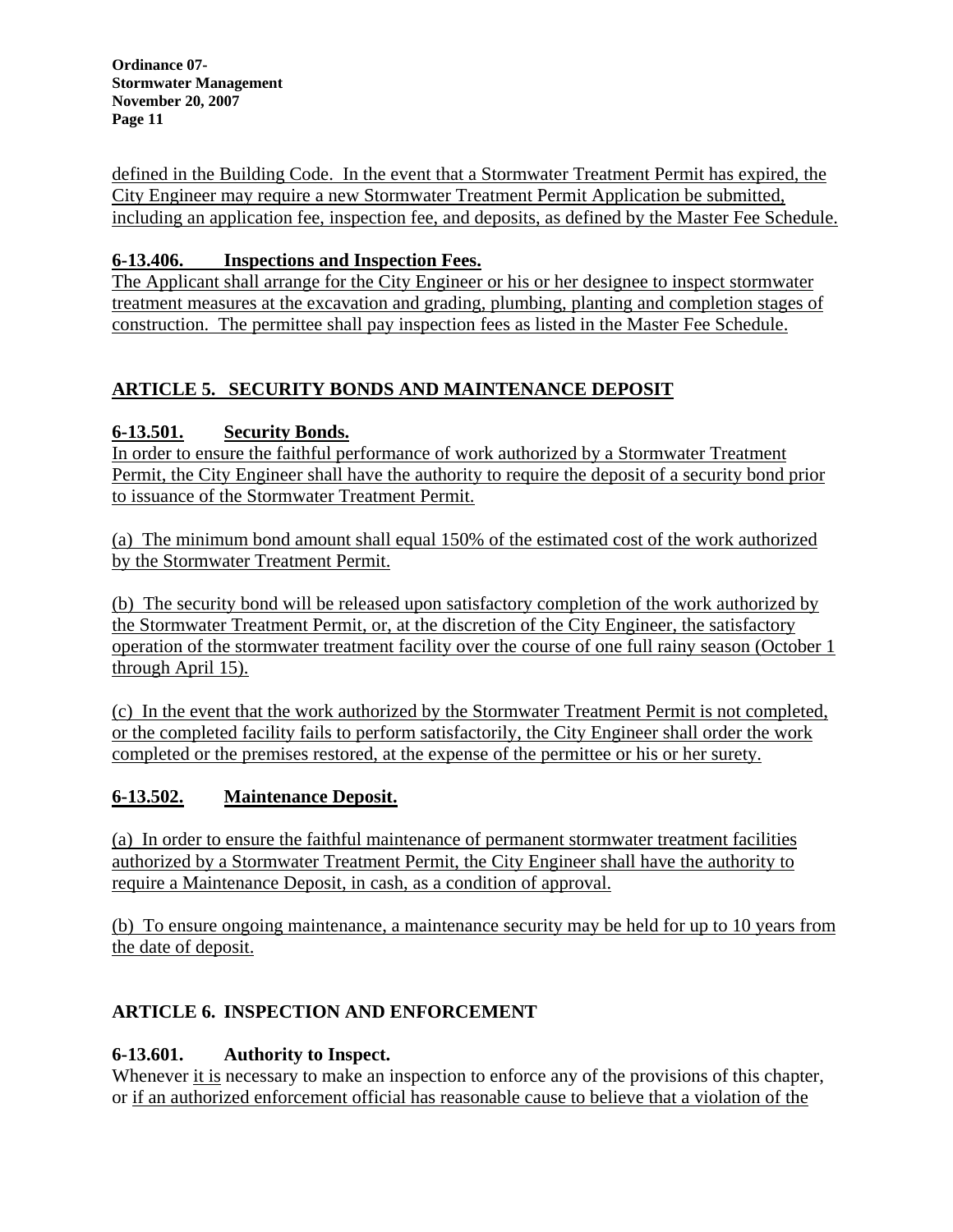provisions of this chapter has or will occur, he or she may enter a premises or building at all reasonable times to inspect the same or perform any duty imposed by this chapter; provided that:

(a) If such building or premises be occupied, he or she shall first present proper credentials and request entry; and

(b) If such building or premises be unoccupied, he or she shall first make a reasonable effort to locate the owner or other persons having charge or control of the building or premises and request entry.

Any such request for entry shall state that the property owner or occupant has the right to refuse entry and that, in the event such entry is refused, inspection may be made only upon issuance of a search warrant by a duly authorized magistrate. In the event the owner and/or occupant refuses entry after such request has been made, the official is hereby empowered to seek assistance from any court of competent jurisdiction in obtaining such entry. Routine or area inspections shall be based upon such reasonable selection processes as may be deemed necessary to carry out the objectives of this chapter, including but not limited to random sampling and/or sampling in areas with evidence of stormwater contamination, illicit discharges, discharge of non-stormwater to the stormwater system, or similar factors. (Sec. 2 (part), Ord. 92-01, eff. Feb. 20, 1992)

# **6-13.602. Authority to Sample and Establish Sampling Devices.**

The City shall have the right to establish on any property such devices as are necessary to conduct sampling or metering operations. During all inspections as provided herein, the official may take any samples deemed necessary to aid in the pursuit of the inquiry or in the recordation of the activities on-site. (Sec. 2 (part), Ord. 92-01, eff. Feb. 20, 1992)

## **6-13.603. Notification of Spills.**

As soon as any person in charge of a facility or responsible for emergency response for a facility has knowledge of any confirmed or unconfirmed release of materials, pollutants or waste which may result in pollutants or non-stormwater discharges entering the City storm sewer system, such person shall take all necessary steps to ensure the discovery, containment and cleanup of such release and shall notify the City of the occurrence by telephoning (510) 596-4330 and confirming the notification by correspondence to the Director of Public Works, 1333 Park Avenue, Emeryville, CA 94608. (Sec. 2 (part), Ord. 92-01, eff. Feb. 20, 1992)

## **6-13.604. Requirement to Test or Monitor.**

Any authorized enforcement official may request that any person engaged in any activity and/or owning or operating any facility which may cause or contribute to stormwater pollution or contamination, illicit discharges, and/or discharge of non-stormwater to the stormwater system, undertake such monitoring activities and/or analyses and furnish such reports as the official may specify. The burden, including costs, of these activities, analyses and reports shall bear a reasonable relationship to the need for the monitoring, analyses and reports and the benefits to be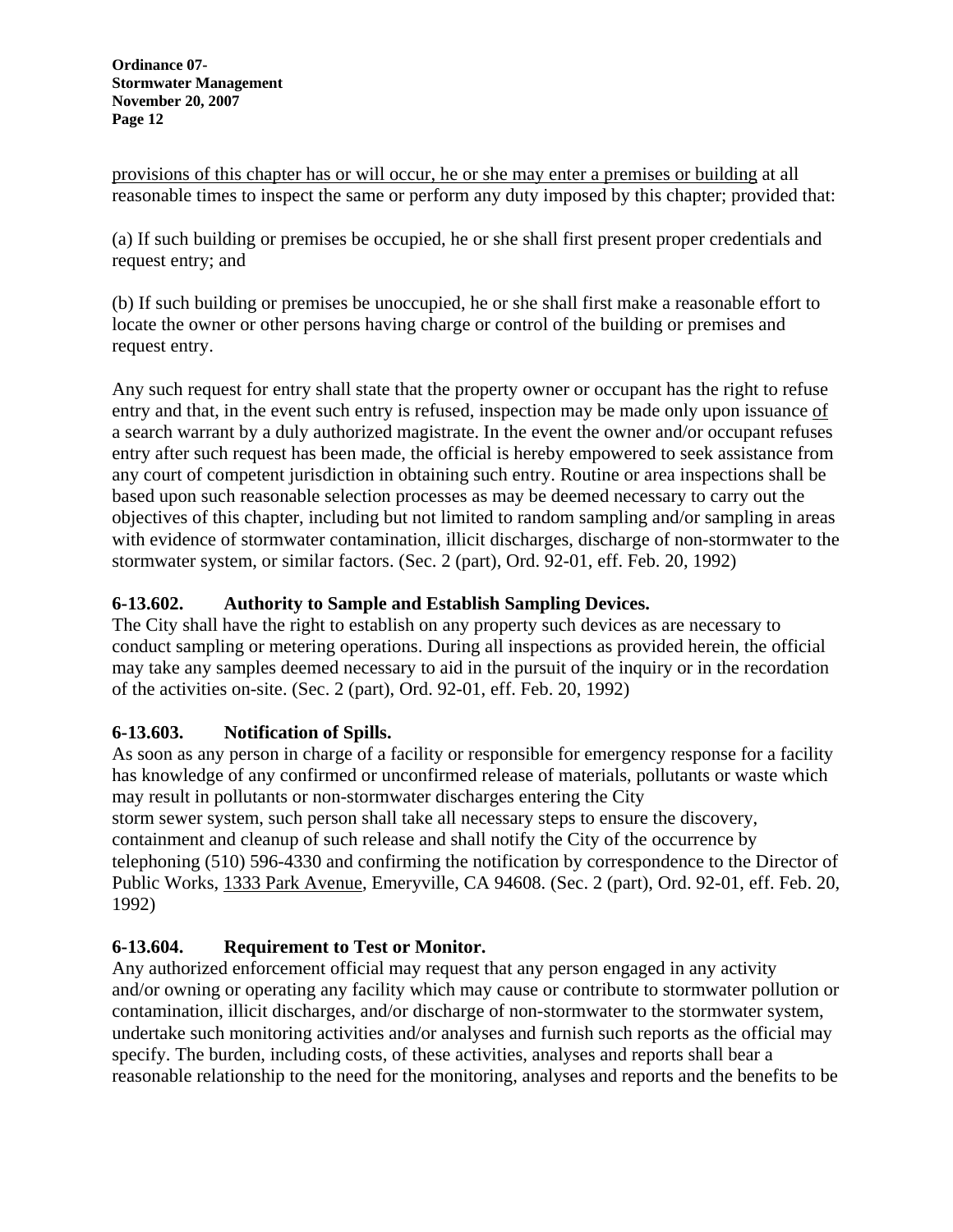obtained. The recipient of such request shall undertake and provide the monitoring, analyses and/or reports requested. (Sec. 2 (part), Ord. 92-01, eff. Feb. 20, 1992)

## **6-13.605. Violations Constituting Misdemeanors.**

The violation of any provision of this chapter, or failure to comply with any of the mandatory requirements of this chapter shall constitute a misdemeanor; except that, notwithstanding any other provisions of this chapter, any such violation constituting a misdemeanor under this chapter may, in the discretion of the enforcing authority, be charged and prosecuted as an infraction. (Sec. 2 (part), Ord. 92-01, eff. Feb. 20, 1992)

## **6-13.606. Penalty for Violation.**

Upon conviction of a misdemeanor, a person shall be subject to payment of a fine, or imprisonment, or both, not to exceed the limits set forth in California Government Code Section 36901. Upon conviction of an infraction, a person shall be subject to payment of a fine, not to exceed the limits set forth in California Government Code Section 36900. After a third conviction for a violation of the same provision, subsequent violations within a twelve (12) month period may be charged as a misdemeanor. (Sec. 2 (part), Ord. 92-01, eff. Feb. 20, 1992)

# **6-13.607. Continuing Violation.**

Unless otherwise provided, a person, firm, corporation or organization shall be deemed guilty of a separate offense for each and every day during any portion of which a violation of this chapter is committed, continued or permitted by the person, firm, corporation or organization, and shall be punishable accordingly as herein provided. (Sec. 2 (part), Ord. 92-01, eff. Feb. 20, 1992)

## **6-13.608. Concealment.**

Causing, permitting, aiding, abetting or concealing a violation of any provision of this chapter shall constitute a violation of such provision. (Sec. 2 (part), Ord. 92-01, eff. Feb. 20, 1992)

## **6-13.609. Acts Potentially Resulting in Violation of Federal Clean Water Act and/or Porter-Cologne Act.**

Any person who violates any provision of this chapter or any provision of any permit issued pursuant to this chapter; or who discharges waste or wastewater which causes pollution; or who violates any cease and desist order, prohibition, or effluent limitation; may also be in violation of the Federal Clean Water Act and/or Porter-Cologne Act and may be subject to the sanctions of those Acts including civil and criminal penalty. Any enforcement action authorized under this article should also include notice to the

violator of such potential liability. (Sec. 2 (part), Ord. 92-01, eff. Feb. 20, 1992)

# **6-13.610. Violations Deemed a Public Nuisance.**

In addition to the penalties hereinbefore provided, any condition caused or permitted to exist in violation of any of the provisions of this chapter is a threat to the public health, safety and welfare, and is declared and deemed a nuisance. Any authorized enforcement official may abate the violation, and the City Attorney may take civil action to abate, enjoin or otherwise compel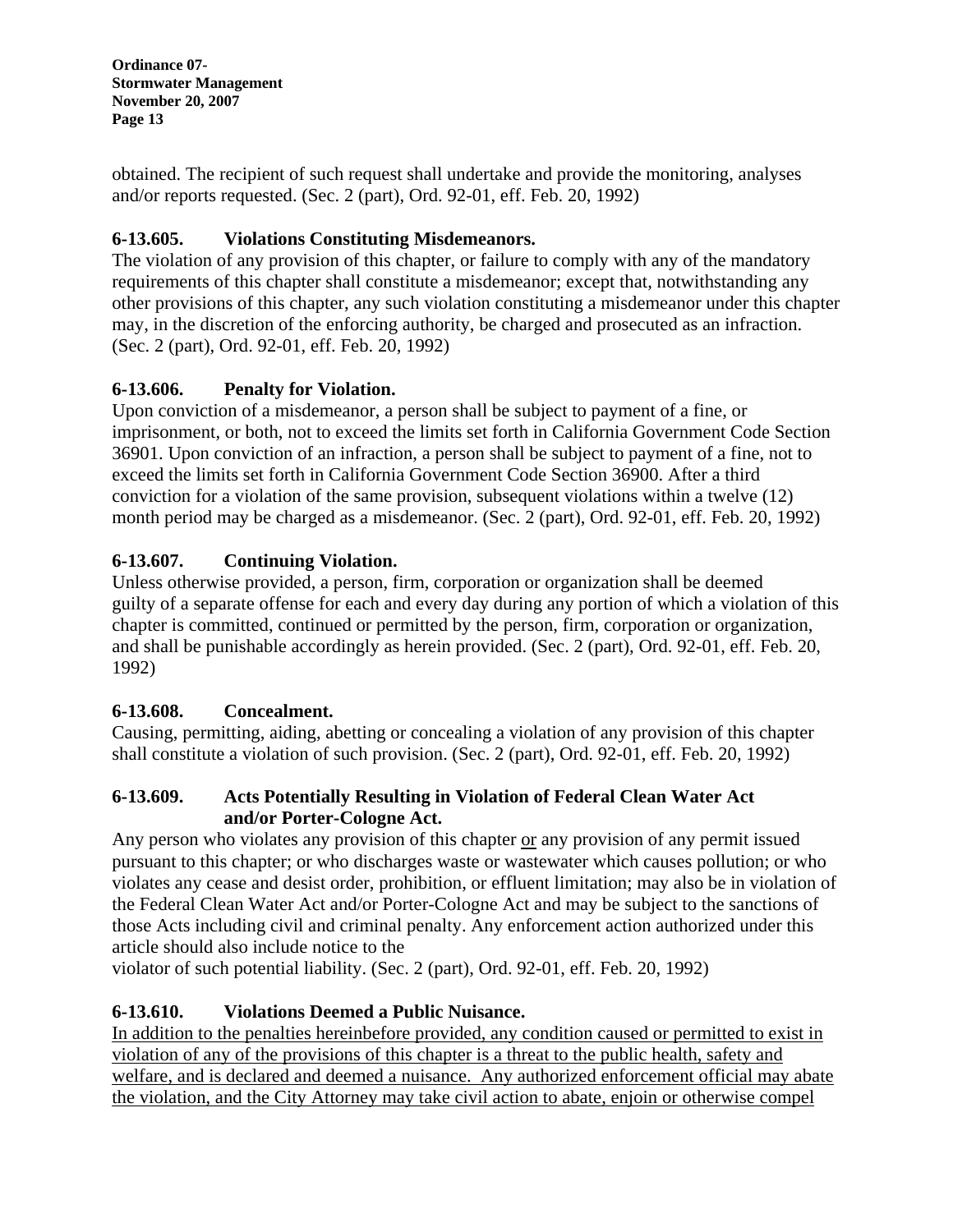the cessation of such nuisance. The cost of such abatement and restoration shall be borne by the owner of the property and the cost thereof shall be in a lien upon and against the property and such lien shall continue in existence until it is paid. If the lien is not satisfied by the owner of the property within three (3) months after the completion by the authorized enforcement official of the removal of the nuisance and the restoration of the property to its original condition, the property may be sold in satisfaction thereof in a like manner as other real property is sold under execution. If any violation of this chapter constitutes a seasonal and recurrent nuisance, the City Council shall so declare. Thereafter such seasonal and recurrent nuisance shall be abated every year without the necessity of any further hearing. (Sec. 2 (part), Ord. 92-01, eff. Feb. 20, 1992)

## **6-13.611. California Code of Civil Procedure Section 1094.6.**

The provisions of Section 1094.6 of the California Code of Civil Procedure are applicable to judicial review of City decisions pursuant to this chapter. (Sec. 2 (part), Ord. 92-01, eff. Feb. 20, 1992)

# **6-13.612. Civil Actions.**

In addition to any other remedies provided in this section, any violation of this chapter may be enforced by civil action brought by the City. In any such action, the City may seek, and the Court shall grant, as appropriate, any or all of the following remedies:

(a) A temporary and/or permanent injunction;

(b) Assessment of the violator for the costs of any investigation, inspection, or monitoring survey which led to the establishment of the violation, and for the reasonable costs of preparing and bringing legal action under this chapter;

(c) Costs incurred in removing, correcting, or terminating the adverse effects resulting from the violation;

(d) Compensatory damages for loss or destruction to water quality, wildlife, fish, and aquatic life. Assessments under this subsection shall be paid to the City to be used exclusively for costs associated with monitoring and establishing stormwater discharge pollution control systems and/or implementing or enforcing the provisions of this chapter. (Sec. 2 (part), Ord. 92-01, eff. Feb. 20, 1992)

## **6-13.613. Administrative Enforcement Powers.**

In addition to the other enforcement powers and remedies established by this chapter, any authorized enforcement official has the authority to utilize the following administrative remedies:

(a) Cease and Desist Orders.

When an authorized enforcement official finds that a discharge has taken place or is likely to take place in violation of this chapter, the official may issue an order to cease and desist such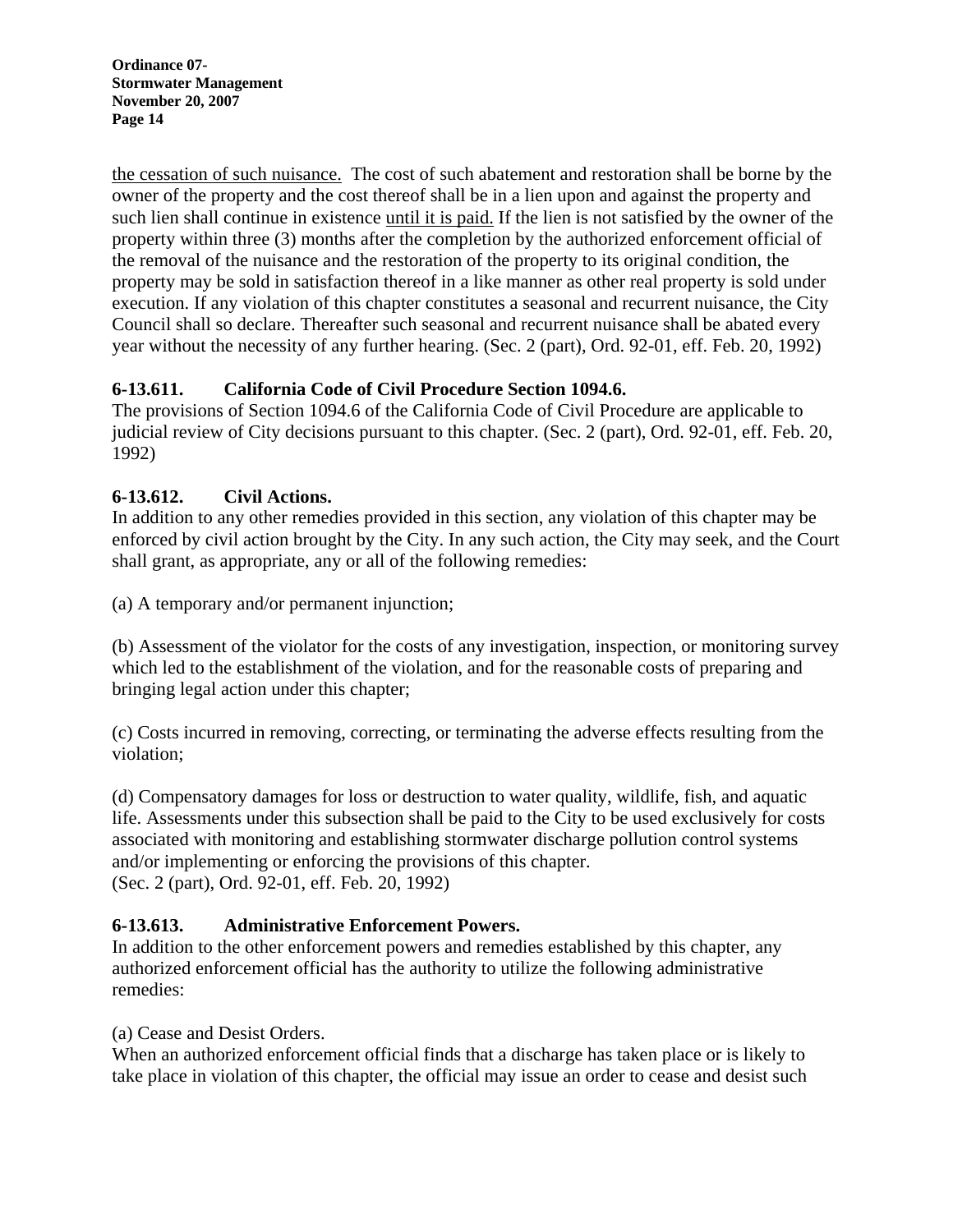discharge, or practice, or operation likely to cause such discharge and direct that those persons not complying shall:

- (i) Comply with the requirement;
- (ii) Comply with a time schedule for compliance; and/or
- (iii) Take appropriate remedial or preventive action to prevent the violation from recurring.

(b) Notice to Clean.

Whenever an authorized enforcement official finds any oil, earth, dirt, grass, weeds, dead trees, cans, bottles, rubbish, refuse, waste or any other material of any kind, in or upon the sidewalk abutting or adjoining any parcel of land, or upon any parcel of land or grounds, which may result in an increase in pollutants entering the City storm sewer system or a non-stormwater discharge to the City storm sewer system, he or she may give notice to remove such material in any manner that he or she may reasonably provide. The recipient of such notice shall undertake the activities as described in the notice. (Sec. 2 (part), Ord. 92-01, eff. Feb. 20, 1992)

## **6-13.614. Authority to Arrest or Issue Citations.**

Authorized enforcement officials shall have and are hereby vested with the authority to arrest or cite any person who violates any section of this chapter in the manner provided by the California Penal Code for the arrest or release on citation of misdemeanor infractions as prescribed by Chapter 5, 5c, and 5d of Title 3, Part 2 of the Penal Code (or as the same may hereafter be amended). Such authorized enforcement officials or employees may issue a citation and notice to appear in the manner prescribed by Chapter 5c of Title 3, Part 2 of the Penal Code, including Section 853.6 (or as the same may hereafter be amended). It is the intent of the City Council that the immunities prescribed in Section 836.5 of the Penal Code be applicable to public officers or employees or employees acting in the course and scope of employment pursuant to this chapter. (Sec. 2 (part), Ord. 92-01, eff. Feb. 20, 1992)

## **6-13.615. Remedies Not Exclusive.**

Remedies under this article are in addition to and do not supersede or limit any and all other remedies, civil or criminal. The remedies provided for herein shall be cumulative and not exclusive. (Sec. 2 (part), Ord. 92-01, eff. Feb. 20, 1992)

## **6-13.616. Appeal.**

Any person aggrieved by a decision of the City Engineer regarding this article may appeal to the Planning Commission within fifteen (15) days after final action by the City Engineer. The appeal procedures set forth in Article 88 of Title 9 of the Emeryville Municipal Code shall apply.

#### **SECTION THREE: AMENDING CHAPTER 2 OF TITLE 1 OF THE EMERYVILLE MUNICIPAL CODE**

Section 1-2.01(e) of Chapter 2 of Title 1 of the Emeryville Municipal Code is hereby amended to read as follows, with additions underlined.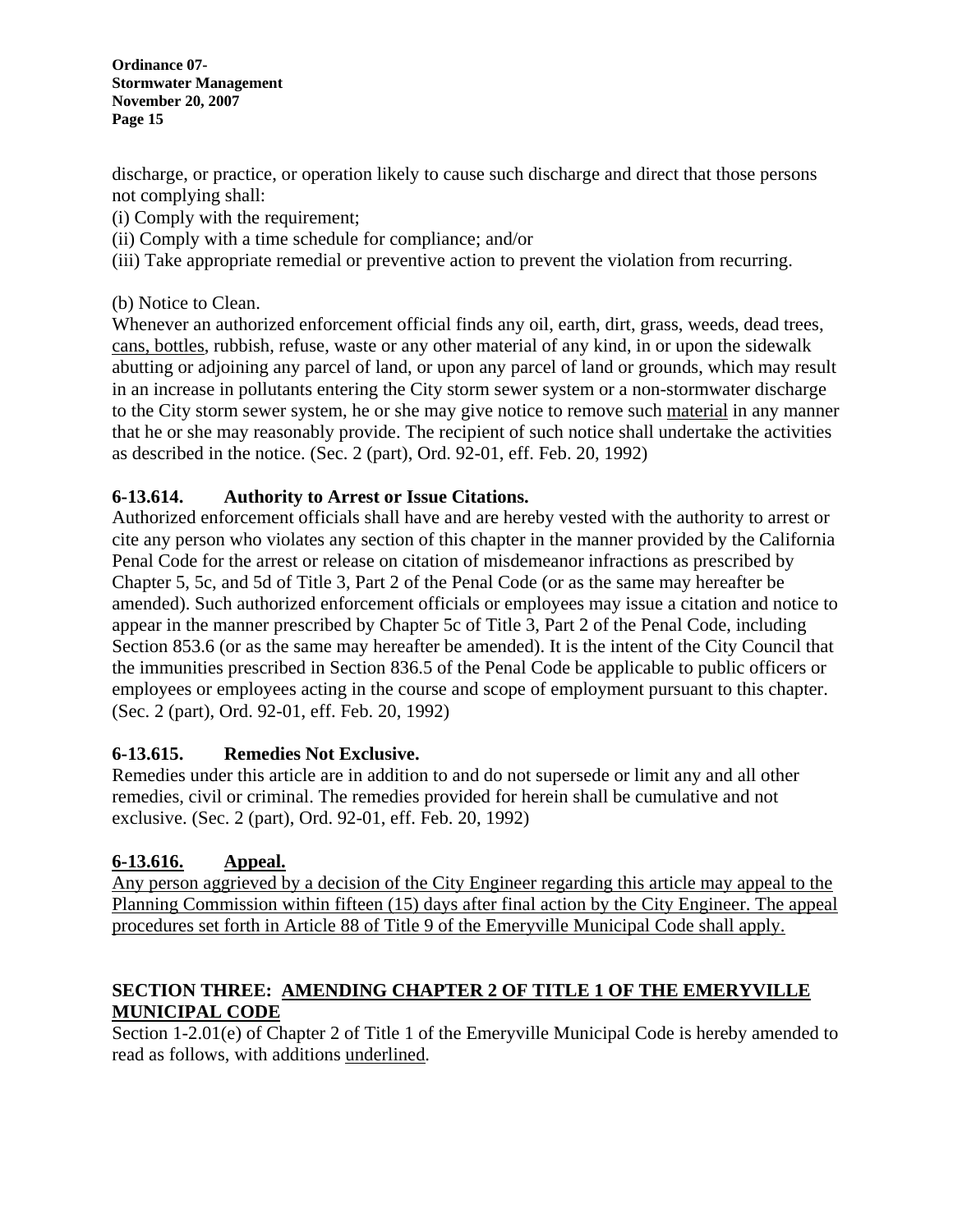(e) Any person violating any of the provisions or failing to comply with any of the mandatory requirements of this Code, except the provisions and requirements set forth in subsection (f), shall be guilty of a misdemeanor, as designated by, and provided for, in Section 16, 17, 19c, and 19d of the Penal Code of the State and as expressly specified in Section 4000 of the Vehicle Code of the State. The following provisions on any violation shall be deemed a misdemeanor:

| <b>Title</b> | <b>Chapter</b> | <b>Article</b> | <b>Section</b> |
|--------------|----------------|----------------|----------------|
| 4            | 2              | Entire         |                |
|              | 4              | Entire         |                |
|              | 7              |                | .09 and .10    |
|              | 8              |                | .25 and .26    |
| 5            | 5              | Entire         |                |
|              | 6              | Entire         |                |
|              | 9              |                | .03            |
|              | 12             | Entire         |                |
|              | 14             |                | .05            |
|              | 16             | $\overline{c}$ | .220 and .221  |
| 6            | 1              | 1              | 1.107          |
|              | $\overline{c}$ |                | .02 and .03    |
|              | 7              | Entire         |                |
|              | <u>13</u>      | Entire         |                |
|              | 5              |                | .13            |

#### **SECTION FOUR: CEQA DETERMINATION**

This Ordinance is exempt from environmental review under State CEQA Guidelines Section 15307, which applies to actions by regulatory agencies for protection of natural resources, and Section 15308, which applies to actions by regulatory agencies for protection of the environment.

#### **SECTION FIVE: SEVERABILITY**

Every section, paragraph, clause, and phrase of this Ordinance is hereby declared severable. If, for any reason, any section, paragraph, clause, or phrase is held to be invalid or unconstitutional, such invalidity or unconstitutionality shall not affect the validity or constitutionality of the remaining sections, paragraphs, clauses, or phrases.

## **SECTION SIX. EFFECTIVE DATE**

This Ordinance shall take effect thirty (30) days following its final passage. The City Clerk is directed to cause copies of this Ordinance to be posted or published as required by Government Code Section 33693.

## **SECTION SEVEN. CODIFICATION**

Sections Two and Three of this Ordinance shall be codified in the Emeryville Municipal Code. Sections One, Four, Five, Six, and Seven shall NOT be so codified.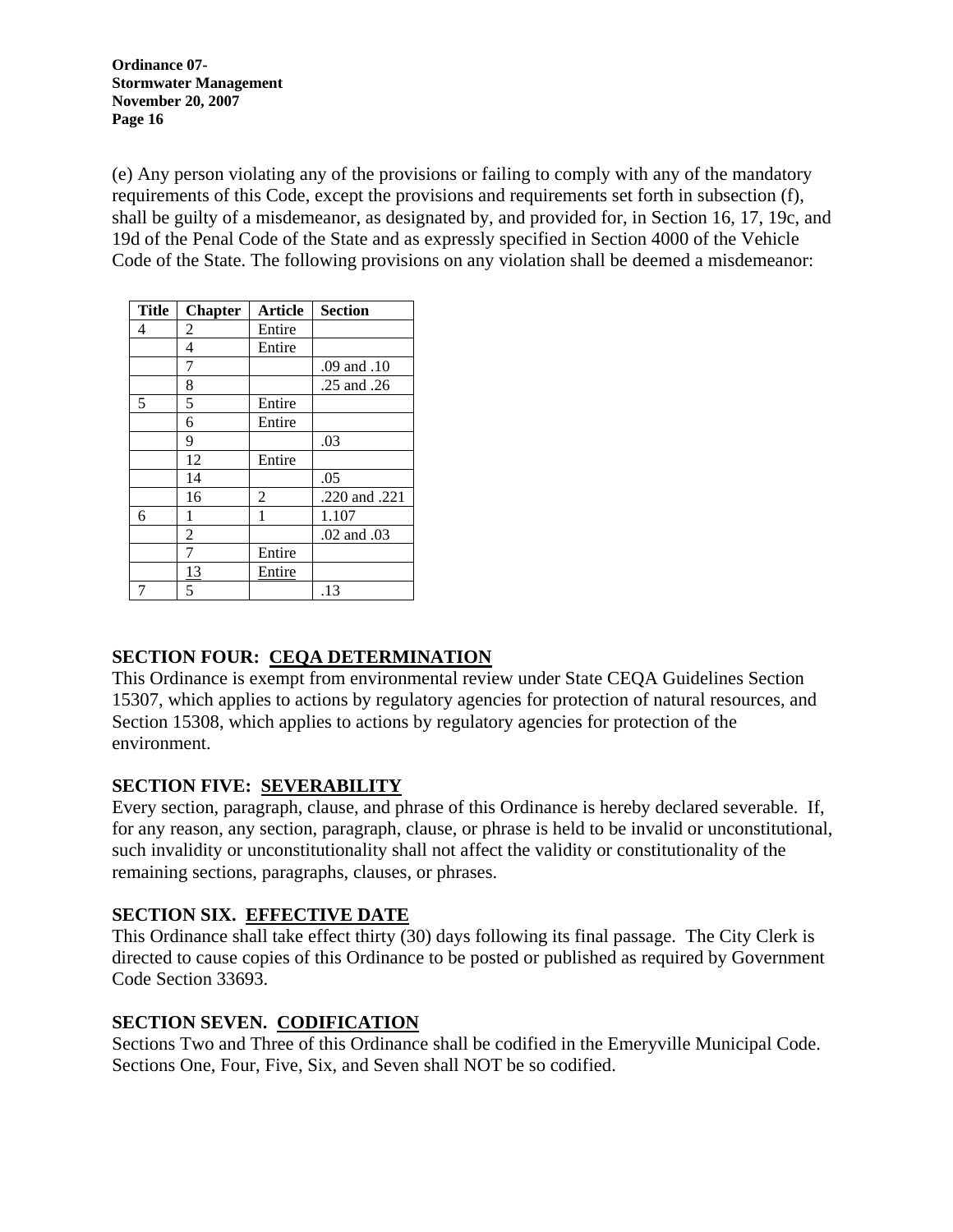This Ordinance was introduced and first read by the City Council of the City of Emeryville at a regular meeting on Tuesday, November 20, 2007 and **PASSED AND ADOPTED** by the City Council at a regular meeting on Tuesday, December 4, 2007 by the following vote:

| <b>MAYOR</b>   |                             |
|----------------|-----------------------------|
| <b>ATTEST:</b> | <b>APPROVED AS TO FORM:</b> |
|                |                             |